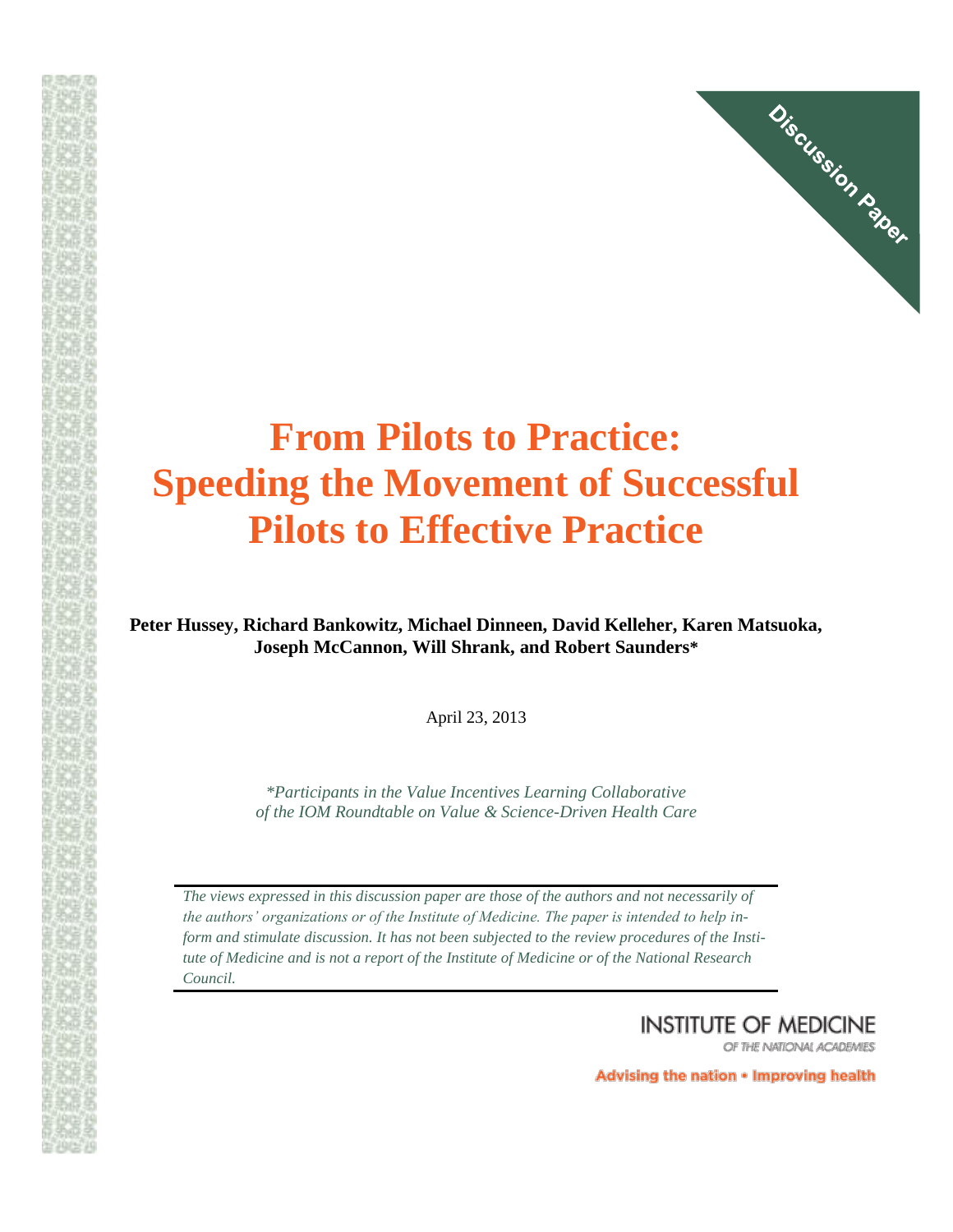# **AUTHORS**

**Peter Hussey**  Policy Researcher RAND Corporation

**Richard Bankowitz**  Chief Medical Officer Premier, Inc.

**Michael Dinneen**  Director, Office of Strategy Management Department of Defense

**David Kelleher**  President HealthCare Options, Inc.

#### **Karen Matsuoka**

Director, Health Systems and Infrastructure Administration Maryland Department of Health and Mental Hygiene

**Joseph McCannon**  Senior Advisor (*formerly*) Centers for Medicare & Medicaid Services

**Will Shrank**  Director, Rapid Cycle Evaluation Group CMS Innovation Center

**Robert Saunders**  Senior Program Officer Institute of Medicine

# **The authors were assisted in their efforts by the following individuals:**

**Katherine Baicker**  Harvard University

**Susan DeVore**  Premier Inc.

**Elliott Fisher**  The Dartmouth Institute

**Elizabeth Johnston**  Institute of Medicine

**Regina Julian**  Military Health System

**Bob Kocher**  Venrock

**Renee Mentnech**  Centers for Medicare & Medicaid Services

**Bobby Milstein**  ReThink Health

**Wynne Norton**  University of Alabama–Birmingham

**Jon Perlin**  Hospital Corporation of America

**Valerie Rohrbach**  Institute of Medicine

**Gloria Sachdev** Purdue University

**Julia Sanders**  Institute of Medicine

**Eric Schneider**  RAND Corporation

**Stephen Shortell**  University of California, Berkeley

**Alan Snell**  St. Vincent Heal

**Suggested citation:** Hussey, P., Bankowitz, R., Dinneen, M., Kelleher, D., Matsuoka, K., McCannon, J., Shrank, W., and R. Saunders. 2013. *From Pilots to Practice: Speeding the movement of successful pilots to effective practice*. Discussion Paper, Institute of Medicine, Washington, DC. http://nam.edu/wp-content/uploads/2015/06/pilotstopractice.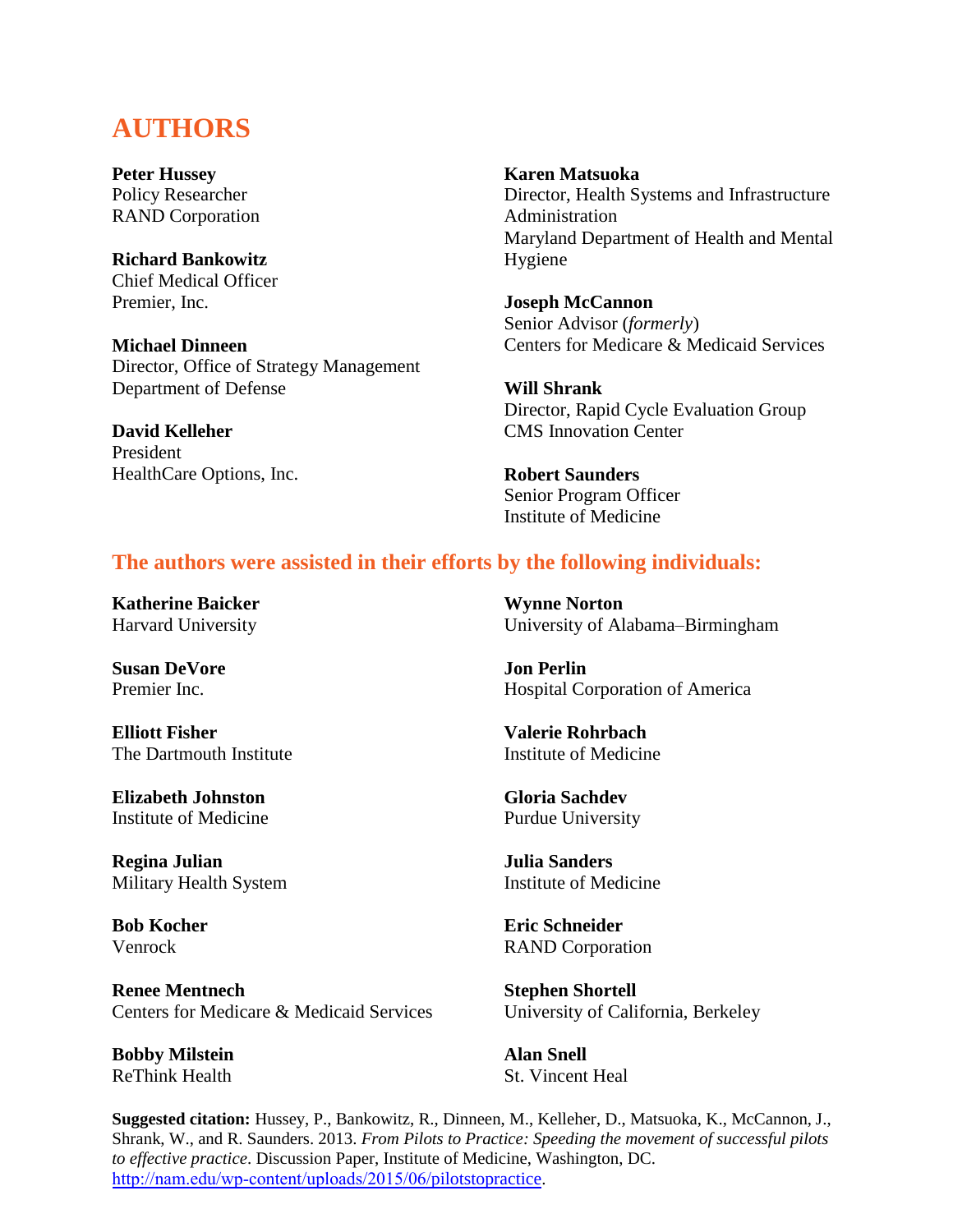# **From Pilots to Practice: Speeding the Movement of Successful Pilots to Effective Practice**

Peter Hussey, Richard Bankowitz, Michael Dinneen, David Kelleher, Karen Matsuoka, Joseph McCannon, Will Shrank, and Robert Saunders<sup>1</sup>

Rising health care costs continue to stress budgets at all levels—family, employer, state, and national. At the same time, the results from health care are not commensurate with this level of investment. But there is cause for optimism that results can improve: the large number of individuals and organizations around the country who are involved in substantive efforts to improve care by piloting new care practices, care delivery models, payment methods, and other initiatives, thereby building an evidence base about what works and spreading that knowledge more broadly. To take best advantage of these activities, practical strategies are needed to accelerate and improve the planning, evaluation, scale-up, and spread of these initiatives. By improving the process for pilot projects, the potential becomes greater for large-scale improvements to the health care system—and the achievement of better care at lower cost.

### **THE IMPORTANCE OF PILOTS**

In recent years, there has been increasing concern about the rising cost of the health care system. In 2012, health care constituted 18 percent of the American economy, with expenditures of \$2.8 trillion (Martin et al., 2012). However, there are outstanding questions about the quality of care and patient health outcomes achieved from that substantial investment of resources. Medical errors remain too common, evidence is too rarely applied to health care, and quality remains uneven among different areas and populations (Classen et al., 2011; IOM, 1999, 2002; Landrigan et al., 2010; McGlynn et al., 2003; HHS, 2010). These deficits have highlighted the urgent need for effective, innovative approaches to improve health care.

Yet, there is optimism about the ability of the health care system to address these shortcomings. The system has entered a period of rapid experimentation with innovations designed to improve value—including new care practices, care delivery models, and payment methods. This experimentation is widespread, occurring throughout the health care system, and includes federal and state governments, hospitals, universities, physician groups, private companies, and others. Many of these experiments have been successful in improving the quality of health care, patient health outcomes, and overall value at specific sites, with specific groups of providers, or with specific patient groups. Nevertheless, the innovations piloted by these initiatives are rarely scaled up and spread.

This period of rapid innovation presents an opportunity to improve the health care system. The challenge is to rapidly improve understanding of which new ideas work, and under what circumstances, and use that information to scale up and spread successful approaches broadly. Our goal is to illustrate approaches to addressing this challenge. This paper examines practical lessons learned throughout the entire continuum of the pilot process—initial design,

<sup>&</sup>lt;sup>1</sup> Working Group participants drawn from the Value Incentives Learning Collaborative of the IOM Roundtable on Value & Science-Driven Health Care.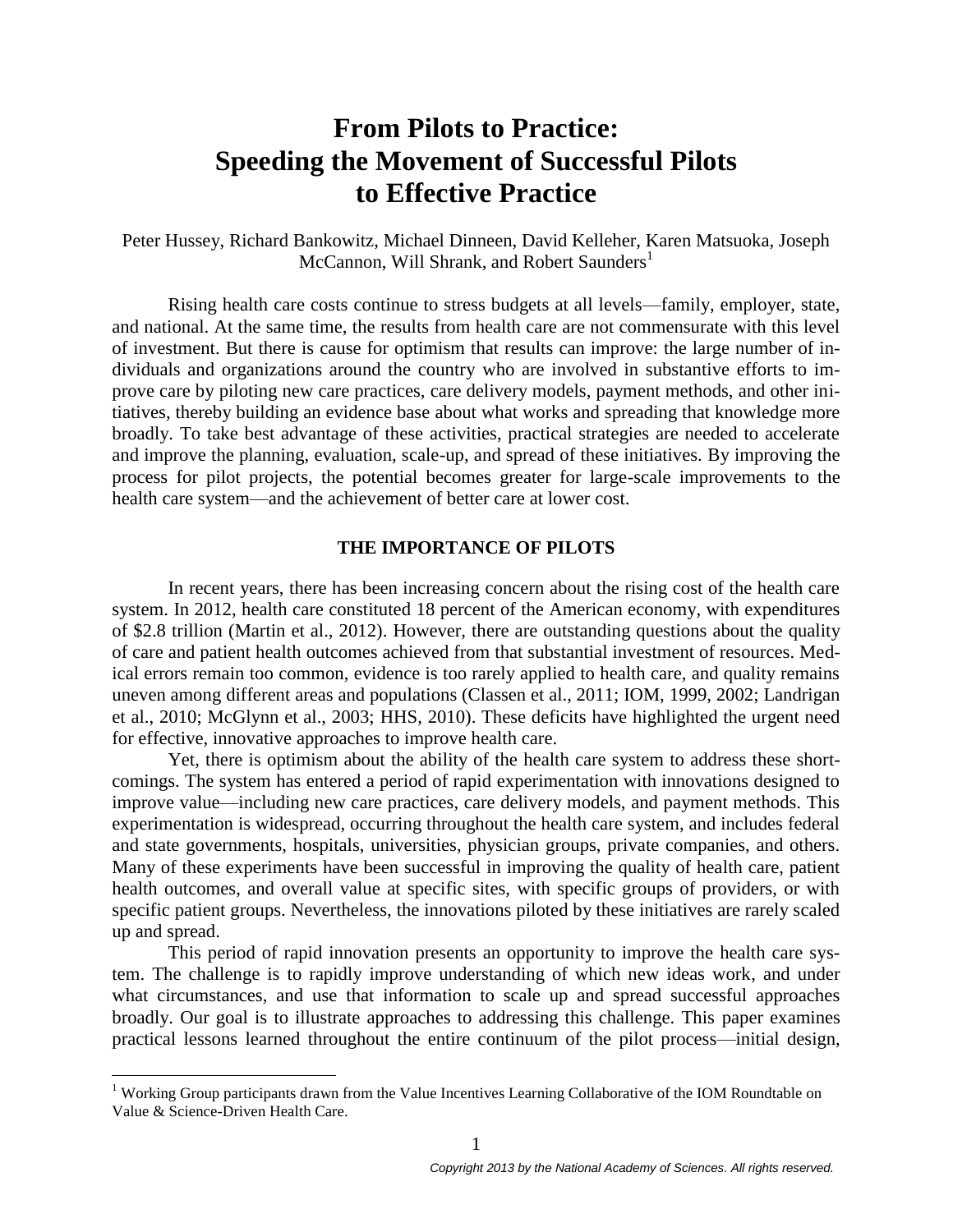planning, evaluation and learning, dissemination and implementation, and scale-up and spread. It also includes case studies of real pilots from inside and outside health care to demonstrate these key lessons. If these lessons are used widely to improve the process for pilot projects, the potential for large-scale improvement to the health care system becomes greater.

# **COMMON THEMES FROM CASE STUDIES**

Although there is substantial potential for pilot projects, the current process has several key challenges. To explore the challenges facing pilot projects in health care, we describe successful strategies for improving the pilot process. We identified these strategies by collecting a variety of case studies of pilot projects, including projects

- conducted by various organizations (e.g., state governments, large health systems, smaller health practices, and others);
- conducted by various industries (e.g., venture capital);
- using various evaluation methods (e.g., randomized controlled trials, observational studies, novel methods); and
- at various stages of their lifecycle (e.g., in planning, under evaluation, completed).

Based on our analysis of these case studies, several common themes emerged in developing, evaluating, and implementing successful pilots.

#### **Strategies for Successful Pilots**

- New evaluation methods, simulation and modeling tools, and evaluation techniques from other industries can be used to speed the assessment process and improve its generalizability.
- Starting quickly and improving a pilot project over time can ensure that any problems are addressed quickly, instead of at the conclusion of the pilot process.
- Pilots should anticipate how the project might spread and evaluate the initiative under a variety of real-world circumstances in order to be generalizable.
- Local leadership and culture, in addition to resources and data support, are vital to successfully implementing change.

# **Progress Has Been Too Slow**

Given the enormity of the challenges the health care system faces in terms of cost and quality, the progress made by pilot initiatives has been too slow. In part, this is because the current process for developing, evaluating, and spreading pilot projects takes substantial time. Pilot projects can take many years, even more than a decade, to complete after initial conception, with lengthy approvals, site selections, data collection, and evaluations processes. Yet, after all this investment of time and resources, too few pilots result in transformative and sustained change.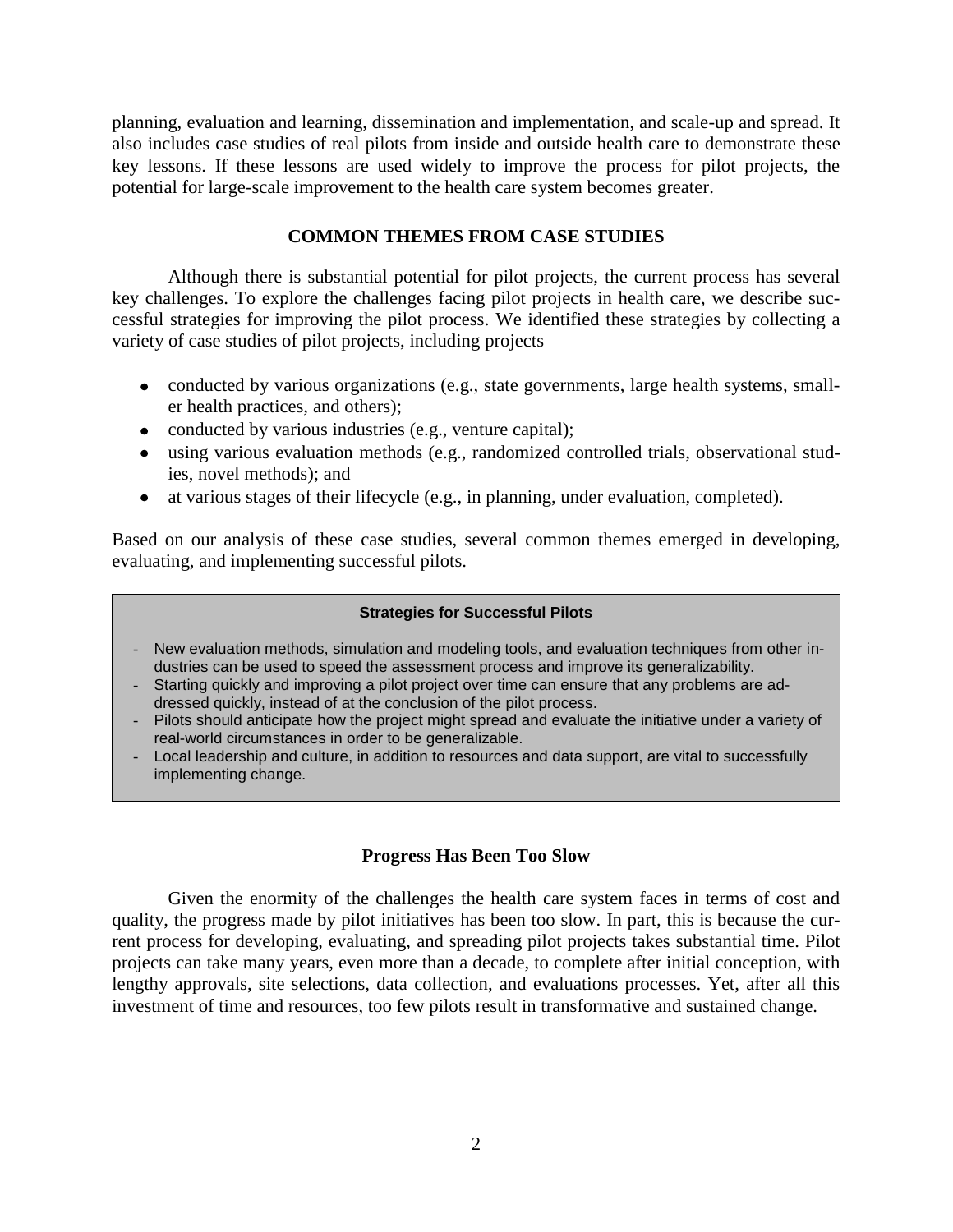#### **Evidence Does Not Match Needs of Decision Makers**

When making decisions about which initiatives should be scaled up and spread widely, policy makers often lack the information they need about the effectiveness of different programs. To provide timely knowledge for policy decisions, the assessment process needs to be accelerated while retaining its rigor. Beyond their slow speed, current evaluations often do not provide evidence on how initiatives, which are often complex and consist of multiple components, work in real-world environments. Current evaluations often assess only whether an initiative succeeded in a specific context, and do not explicitly explain the mechanisms of how a particular program works or analyze the contextual factors (policy, cultural, and organizational) critical for its success (Berwick, 2008; Pawson and Tilley, 1997). Both types of information are important for highlighting where and when an initiative works. Without a focus on context, evaluation results deliver limited information about the potential for a pilot to be scaled up and spread to other settings and organizations.

#### **New Models of Evaluation Are Needed**

To deliver the evidence that decision makers need, new models of evaluation are needed. Many current research designs, like traditional applications of randomized controlled trials, tend to focus on precise questions in well-controlled conditions in order to maximize the statistical validity of their results. Furthermore, randomized designs can be difficult to accomplish in a health care environment because of concerns about withholding potentially useful treatments or better care processes from patients and the difficulty of separating patients in control and intervention groups in a real-world health care delivery context (Alexander and Hearld, 2009).

To be most useful, an evaluation model needs to balance several competing demands:

- meeting a certain standard of accuracy and generalizability;
- producing results as rapidly as possible to enable decisions; and
- making best use of resources, including time, effort, and other resources.

Various techniques now exist to balance those demands, ranging from mixed-methods studies with quantitative and qualitative components, effectiveness-implementation hybrid designs, realist evaluations, and pragmatic or practical clinical trials (Creswell et al., 2011; Curran et al., 2012; Fairall et al., 2012; Georgeu et al., 2012; Glasgow et al., 2005; Pawson and Tilley, 1997; Tunis et al., 2003). The particular research design needed for any given project depends on the questions to be addressed, the evidence to be generated, and the goals of the study.

#### **Find Measures That Matter and Define Them Consistently**

All evaluations, regardless of the specific design, require the use of metrics that gauge important aspects of care, including clinical quality, cost, health outcomes, and patient experience. Often, the metrics that are chosen for evaluation are those that are easiest to measure, not necessarily those that are the most important. Different evaluations of similar interventions often use different measures, making comparisons of evidence difficult. Although sometimes it can be challenging to obtain the necessary data for high-priority measures, the move toward routine use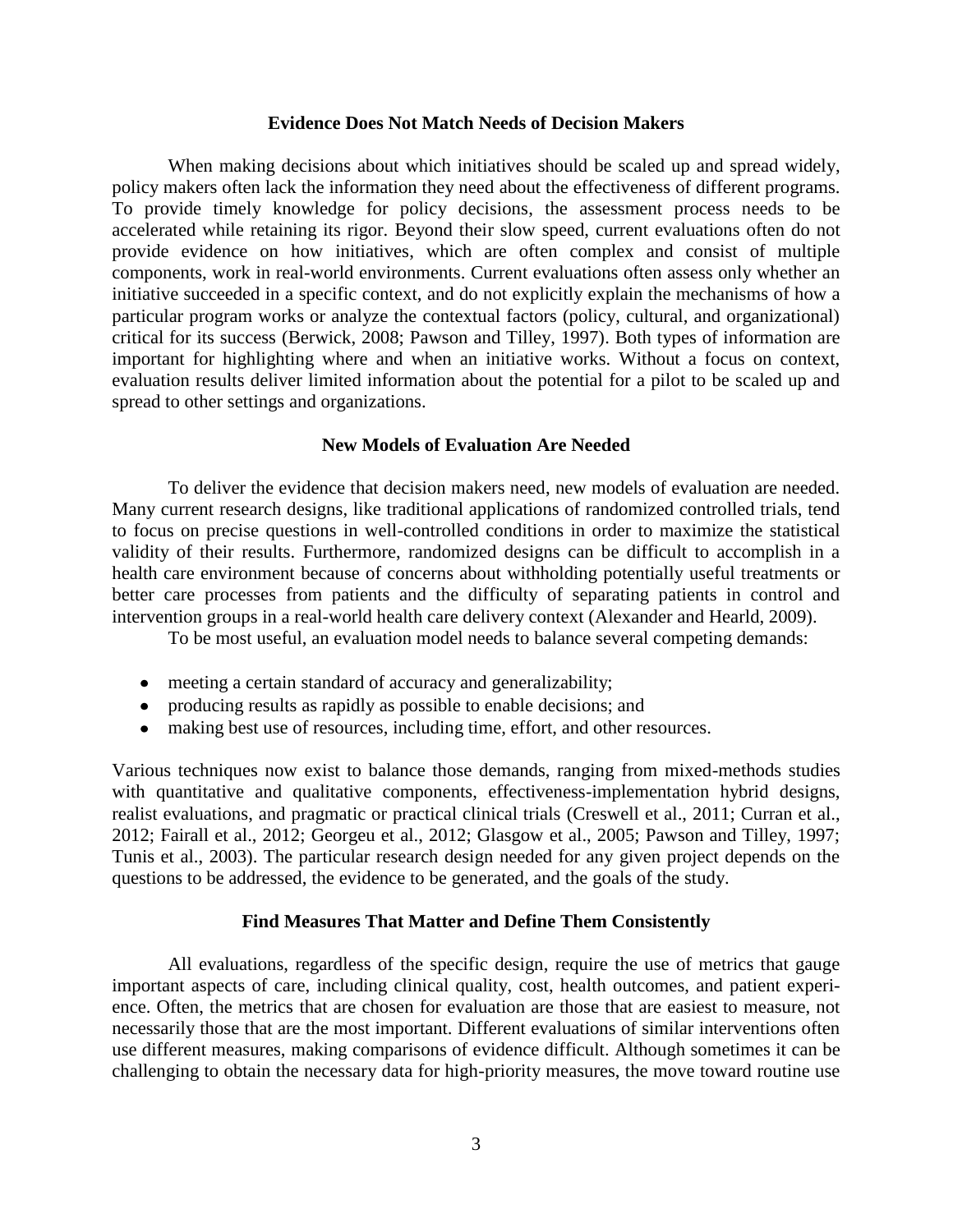of electronic health records has expanded the quantity and quality of data potentially available for assessment.

Furthermore, the trend toward engaging patients throughout the health care system has promise in ensuring that pilot assessment is focused on measures that are meaningful for patients and consumers. Because patients are the focus of the health care system, these measures should assess aspects of care that are important to these stakeholders. This is necessary so that the measured changes lead to real improvements in care for patients and consumers.

Another important area for measure development is consistent measures of cost, resource use, and efficiency, particularly in assessing spillover effects and unintended effects. Such cost measures are essential to effectively gauging the extent to which different care and payment models are able to improve value. Indeed, the pressing need to bend the health care cost curve makes the development of such nationally consistent measures of cost and resource use a top priority.

Beyond cost measures, a common core set of measures that capture cost, quality, and health, defined consistently across pilot activities, can yield several benefits. A core set of measures can enable comparative analysis across pilots, allowing the identification and scaling of successful payment and delivery reform models. Moreover, successful models can be further analyzed to discover their common best practices, which can then be shared broadly across similar pilots.

#### **Ensure That Programs Are Tried in a Wide Array of Real-World Settings**

The U.S. health care system is notable for its diversity, with organizations of various sizes (from large health care delivery systems to small practices with one or two clinicians), in various regions (from rural to urban), with various patient populations (from vulnerable to less vulnerable socioeconomic groups), and with differing missions (from academic to community health care organizations). Given this variety, initiatives that succeed in one context may not succeed in another or may require significant modifications to do so. Therefore, pilot projects should be tested in a variety of settings to ensure that the process and results can be replicated in diverse environments.

#### **Planning Is Crucial to Success**

One reason for the slow pace of progress is logistical hurdles, regulatory barriers, or lengthy negotiations between different organizations and stakeholder groups. For example, failing to anticipate the need for regulatory approvals, such as those from institutional review boards (IRBs), can cause significant delays and increase the cost of a pilot. Similarly, pilots often may not acquire needed stakeholder buy-in or may underestimate the challenges in recruiting patients and obtaining data. Effective planning means foreseeing hurdles by identifying them in advance, allowing time for their likely occurrence, and developing strategies for overcoming them.

#### **Design with the End in Mind**

Effective planning also means designing the pilot with the end in mind. For example, the Affordable Care Act authorizes the Centers for Medicare & Medicaid Services (CMS) Innovation Center to disseminate successful payment and delivery models without further congressional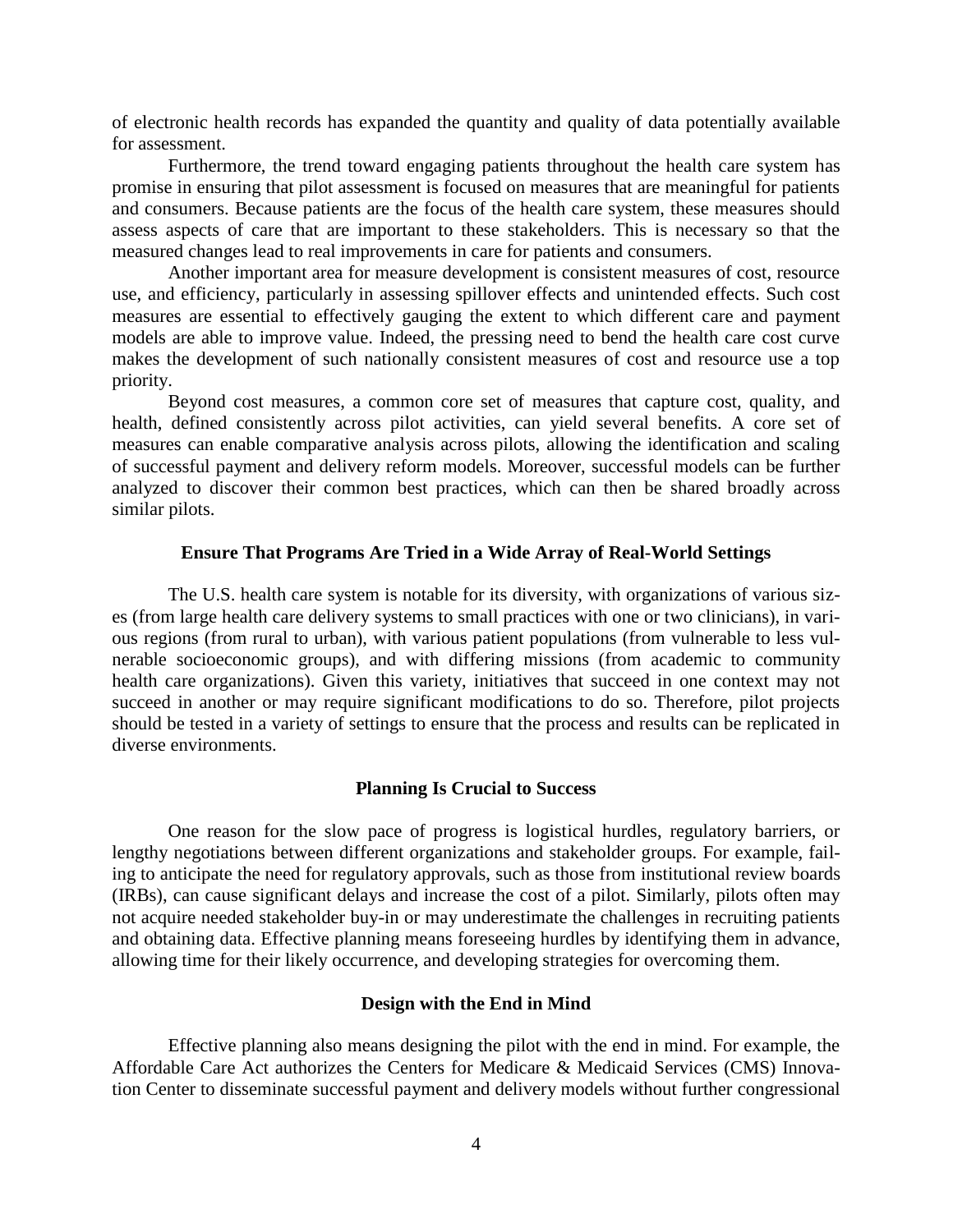approval as long as the models have been certified, by the CMS Office of the Actuary, to result in savings to the Medicare or Medicaid programs. Similarly, decision makers for other programs will consider the judgment of independent actuarial experts in whether the benefits of the model outweigh the costs of its implementation. With that in mind, the model should be designed to enable evaluations that produce the information needed by these actuaries or economists, such as the CMS actuaries and Office of Management and Budget economists.

Many pilots have the goal of improving value beyond a specific program, and seek to improve value across the health care system. Multipayer pilots can be an effective way of accomplishing this, but where this type of collaboration is not possible, tests should be implemented in such a way as to enable the evaluation of spillover effects and unintended consequences. This reinforces the importance of developing and collecting consistent measures to capture effects across the health system.

#### **Start Quickly and Improve the Pilot over Time**

In the traditional form of pilot projects, the project is rolled out, maintains a fixed protocol during the pilot stage, and is assessed at the end. While this allows for easier statistical analysis, it also means that problems discovered during the pilot phase are not addressed until the conclusion of the pilot. Timely measurement during the pilot phase allows for fine-tuning of the project, can produce new insights, and allows stakeholders to learn quickly from failure (Gold et al., 2011). New statistical methods allow for the assessment of a project that changes over time, thereby providing the capacity for starting a project quickly and learning as it goes.

#### **Several Barriers Exist to Dissemination, Broader Implementation, Scale-Up, and Spread**

Unless successful initiatives are disseminated and applied in regular practice, pilots have little value. Unfortunately, the reality is that many effective pilot projects are conducted each year, yet few become widely used and many others are used only in limited or superficial ways. Without a stronger focus on spread and scale-up, considerable effort will be spent on developing new ideas that improve care in a specific pilot situation, while the overall health care enterprise continues to confront shortfalls in care quality, cost, and health outcomes.

One major factor that affects the adoption of a particular initiative is the incentive structure of health care (Timbie et al., 2012). The incentives for much of health care currently reward the volume of services rather than the value or quality of the care. This discourages new ideas or initiatives that would reduce the quantity of care, even if they produce better outcomes for patients. In academic medicine, incentives for faculty and researchers, in terms of promotion, tenure, and career advancement, are for discovering and publishing new ideas. There are few rewards for individuals who focus on implementing or spreading ideas to a broad audience.

Previous studies of scale-up and spread have identified a number of factors that affect the use of new ideas in regular care, which include (Greenhalgh et al., 2004; McCannon et al., 2008)

- the *environment and context* in which scale-up will occur;
- the *evidence and foundation* behind the initiative;
- the *framing and communications* used;
- the *type of the initiative* to be spread; and
- the *strategies and method* for spreading information.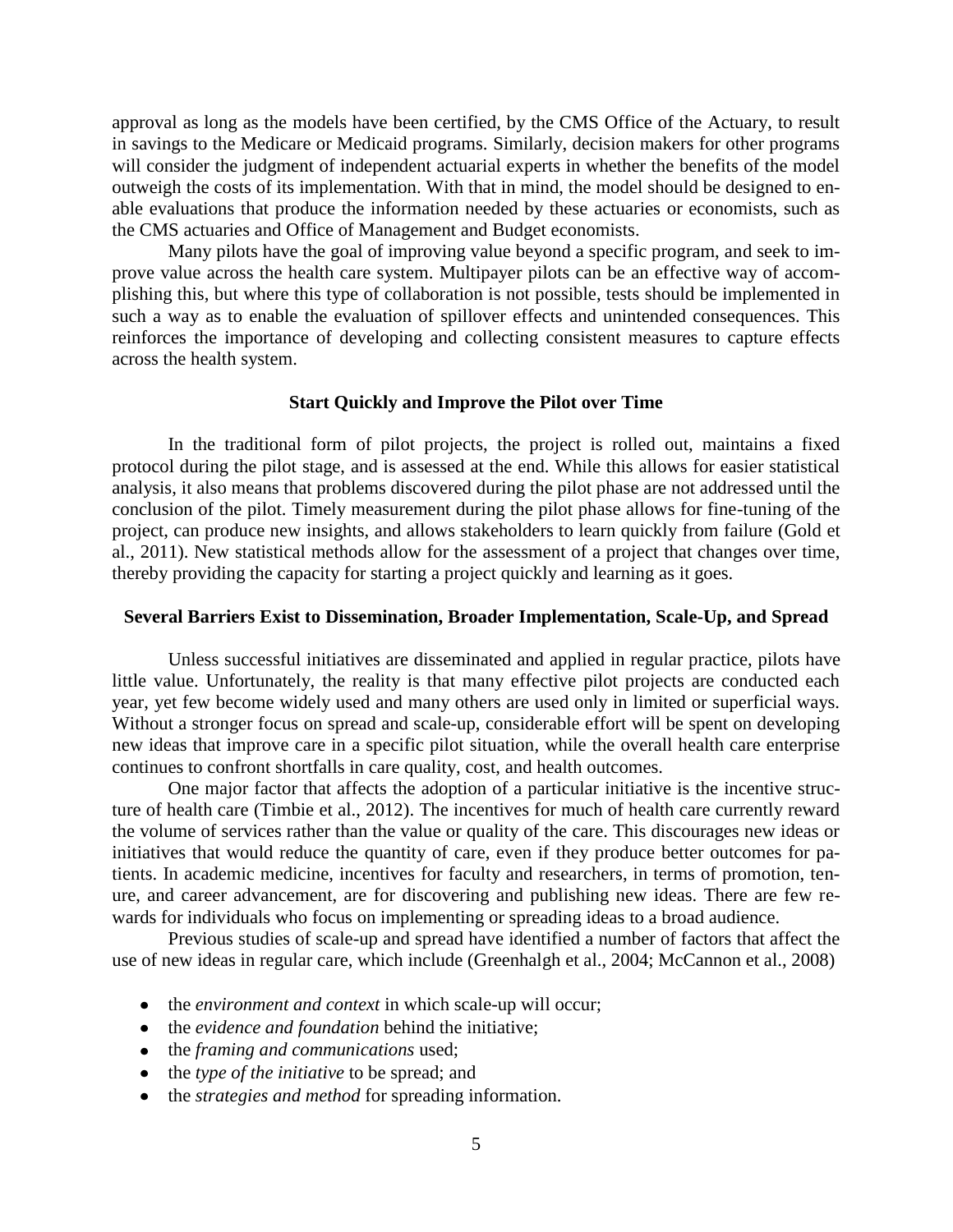The number of factors in play highlights the complexity of scale-up and spread. This complexity is compounded by the fact that each factor has varying importance for clinicians, health care delivery organizations, payers, geographies, and patients. Furthermore, the process of scaling up new concepts is dynamic and organic. New practice patterns or interventions are not static once adopted; rather, organizations will adapt an initiative to the realities of their clinical practice and change it over time based on their needs. To adapt the innovation to other settings, the project leaders must identify which components of the initiative are fundamental and which can be altered to local conditions (Coburn, 2003; Greenhalgh et al., 2004).

#### **Insufficient Tools for Scaling and Spreading Pilots**

Given the challenges involved in the scale-up and spread of new initiatives, greater attention is needed on sustainable methods for accomplishing this routinely for promising innovations. Unfortunately, scale-up and spread often receive little attention, due to a common assumption that good ideas will automatically spread due to their own merits. The standard process for spreading new pilot projects often relies solely on publishing them, often in peer-reviewed journals, and presenting them at conferences and other venues. Although this is an important first step in spreading new ideas, it is insufficient. There is too much information currently available for clinicians, health care delivery leaders, payers, and others to regularly apply to their practice. Overcoming this challenge requires implementing new methods, such as clinical decision support, to disseminate knowledge when it is useful to individuals and organizations that could implement it.

However, delivering more knowledge rarely changes clinical and organizational behaviors. Rather, new tools are needed to accelerate and promote the process of scale-up and spread throughout the nation. One effective technique is to create learning communities or collaboratives that share and communicate what works among their members. This has proved useful in several cases for rapidly disseminating the results of a particular initiative among a large number of stakeholders. Other tools include working with opinion leaders inside organizations, in-person feedback, and feedback on performance and practice variation (IOM, 2012). It is unknown which tools work best for which conditions, and many tools will need to be customized to local conditions.

Although tools are important, not all efforts to rapidly scale up initiatives may be well founded. Sometimes, it may take considerable time to fully understand the long-term effects of a particular project and evaluate whether it actually improved care. This caution highlights the need for a nuanced approach to scale-up and spread that continuously learns and improves over time.

#### **KEY QUESTIONS FOR PILOTS**

Building on these themes, we identified several questions that all pilot projects should consider. They range from questions to ask during initial planning, to issues to consider in evaluation, to steps for promoting the scale-up and spread of the pilot project if it proves successful.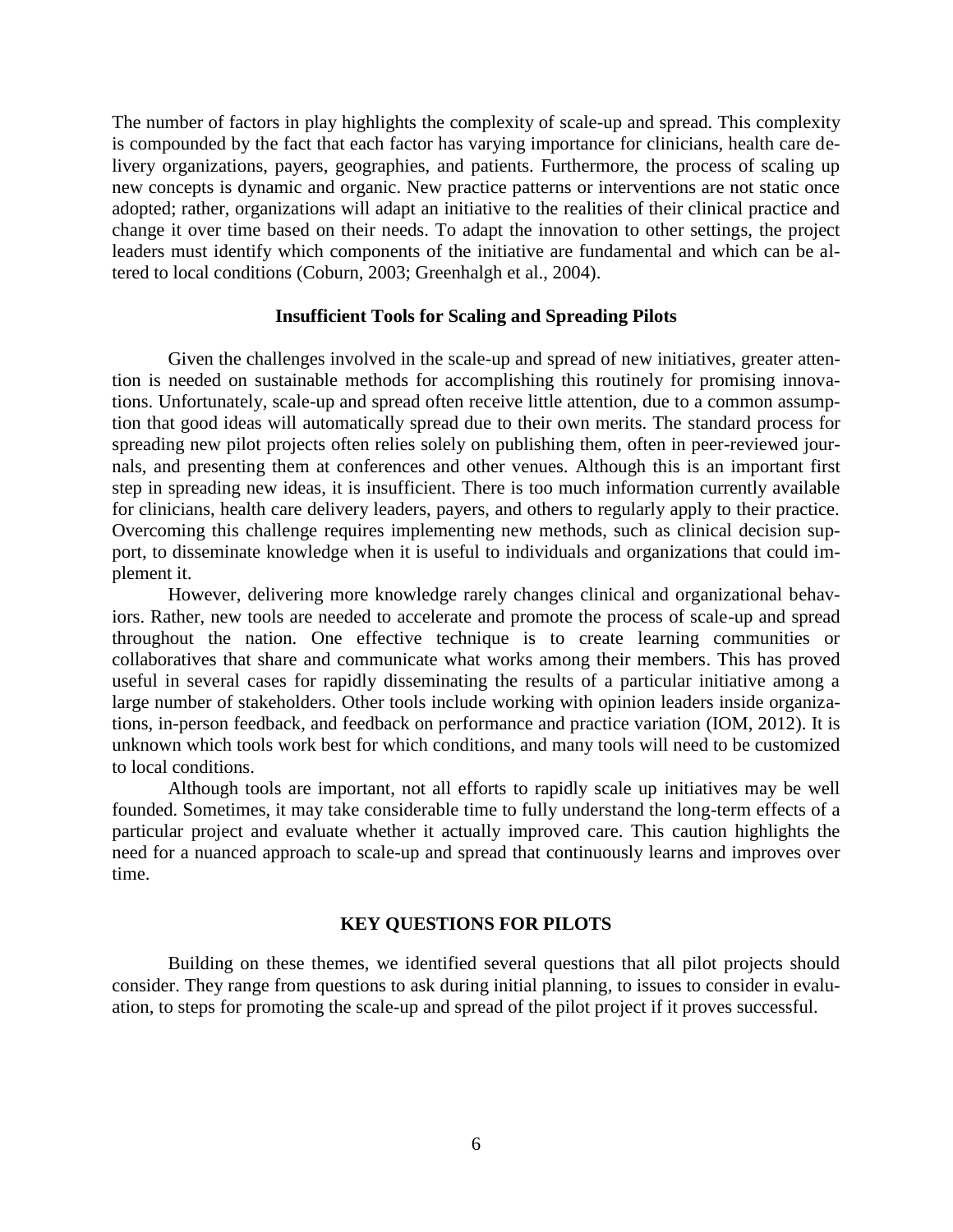#### **Key Questions for Pilots**

#### *Planning and Starting Pilots*

- **Plan the pilot process.** What are the activities that will lead to success and how are the activities logically connected to the expected outcomes? What are the project's time frames for planning, data collection, and evaluation? (*See cases 2,3*)
- **Build the pilot on existing knowledge.** Will standardized protocols be employed in the pilot? If, so have you established the evidence basis for these protocols or will this be developed during the pilot? (*See case 1*)
- **Start as soon as possible and learn quickly.** What must be planned before starting, and what can be learned along the way? Is there an opportunity to phase the project so that it can adapt to early results?
- **Adapt the project to learn over time.** As the project is implemented, who will be responsible for early evaluation, modifying the project as necessary, and documenting what is actually implemented? If improvement goals are dynamic, what data will be used to identify the greatest opportunities for improvement? (*See cases 1,2,9*)

#### *Accessing the Necessary Data*

- **Identify needs.** What infrastructure is needed for the project? How, by whom, and when will data be collected? Are any special tools, staffing, or training needed for data capture? (*See cases 2,3,7,9*)
- **Account for regulatory and organizational challenges.** What approvals are necessary to collect these data? Who will request approvals and how long does it normally take to obtain them? (*See cases 2,3*)

#### *Assessing Success*

- **Identify measures that matter.** How is success defined in terms of important economic, clinical, or health impacts? What are the concrete, preferably quantitative, goals? Why are these goals important? (*See cases 2,7,9*)
- **Identify appropriate methods for assessing success.** Because different methods of evaluation have different strengths, have you identified what questions are most important to answer for this project and what evaluation techniques best answer those questions? Is there an opportunity to conduct a natural experiment? (*See cases 1,4,5,6,7*)
- **Evaluate how the pilot works in diverse environments.** How does the project assess success in diverse health care environments—different-sized organizations, different geographic areas, different technological capabilities? (*See cases 4, 7*)
- **Ensure that evaluation answers the needs of decision makers.** What information is needed by the individuals who will decide about the project's scale-up and spread? How have these stakeholders been involved, and what are their perceptions of the initiative? How does the project evaluation address their needs? (*See cases 3,6,8*)

#### *Scale-Up and Spread*

- **Understand reasons the project might spread.** Why would other organizations or individuals want to adopt the piloted initiative? What gap or need does it fill? What is your theory about how change or adoption will occur? What needs to take place for this to happen? (*See case 3, 9*)
- **Outline the incentives and environmental factors that could promote adoption.** What incentives are most likely to stimulate interest in the initiative and change behavior? How should they be used? (*See case 8*)
- **Identify how the project can adapt.** How can the piloted initiative be adapted to local conditions or different health care settings? (*See case 8*)
- **Form a learning community.** Can a learning community be created to share best practices and lessons learned from the pilot? (*See case 7*)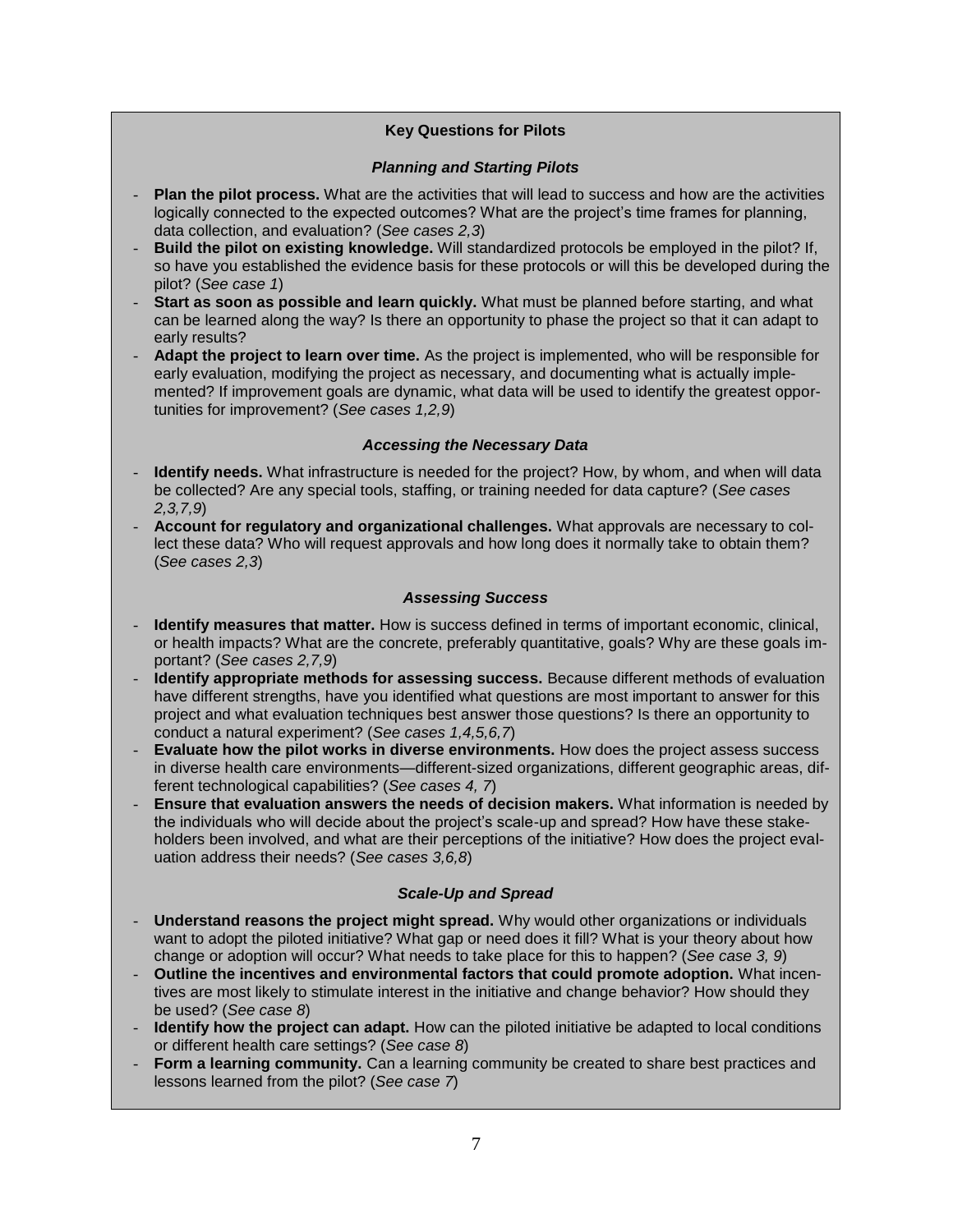#### **CASE STUDIES**

The case studies in this section exemplify the range of challenges that pilots face. Yet, they also identify several new opportunities that exist, such as in gathering data and sharing information. Finally, these examples highlight several potential strategies that could be adopted to improve future pilot projects and the overall process for health care pilots.

#### **Case Study 1: Oregon Medicaid Experiment**

In 2004, the state of Oregon closed enrollment for the Oregon Health Plan Standard, an initiative that provided coverage to low-income adults not eligible for the traditional Medicaid program, given budgetary pressures on the state. As these budgetary pressures eased in 2008, the state determined it could add 10,000 individuals to the program, and chose to do so by lottery to be as fair as possible. Approximately 90,000 people entered the waiting list during the 5-week sign-up window, 30,000 were selected to apply to the program, and approximately 10,000 enrolled (Finkelstein et al., 2011).

By making the policy change this way, the state achieved two objectives: (1) it expanded coverage equitably, and (2) it increased the knowledge base on the effects of expanding insurance coverage to additional low-income adults. Although there are several studies that compare insured and uninsured populations using a variety of health metrics, these studies all rely on observational data. Therefore, the studies' results were affected not only by whether an individual had insurance, but possibly by other personal characteristics such as income, employment, education, or even initial health. Many of these personal characteristics may not be easily measurable, making it difficult to control for them fully. A randomized trial can overcome these challenges, but such experiments are rarely completed due to infeasibility, cost, political challenges, or concerns about withholding available insurance coverage. The Oregon health insurance lottery, therefore, was a unique opportunity to learn more about the effects of insurance coverage and, more specifically, Medicaid coverage, in the context of a natural experiment (Finkelstein et al., 2011).

To understand the effects of this randomized controlled trial, the state worked closely with a team of researchers to assess the expansion and provide new knowledge on the effects of covering the previously uninsured. The researchers considered a number of outcomes, including access to health care, utilization, impact on household finances and debt, health behaviors, physical and mental health outcomes, effects on employment, and other measures of health and wellbeing. To examine these effects with adequate statistical power, the study used a range of data sources. These included administrative data on hospital discharges, mortality, and credit records. The researchers also gathered survey data by mail and telephone, conducted in-person interviews, and examined health screenings (Allen et al., 2010). This robust randomized natural experiment built on earlier observational studies examining the effects of Medicaid coverage on patient health and access (Oregon Office for Health Policy and Research, 2009).

The results from the first year of the expansion—although the analysis will be ongoing found that those who received Medicaid coverage were more likely to receive health care services, obtain consistent primary care, and use preventive care. In addition, the participants experienced improved financial security, with fewer medical bills sent to a collections agency and fewer individuals undertaking new borrowing for health expenses. Furthermore, the participants reported improved health status and overall well-being. However, the researchers advise caution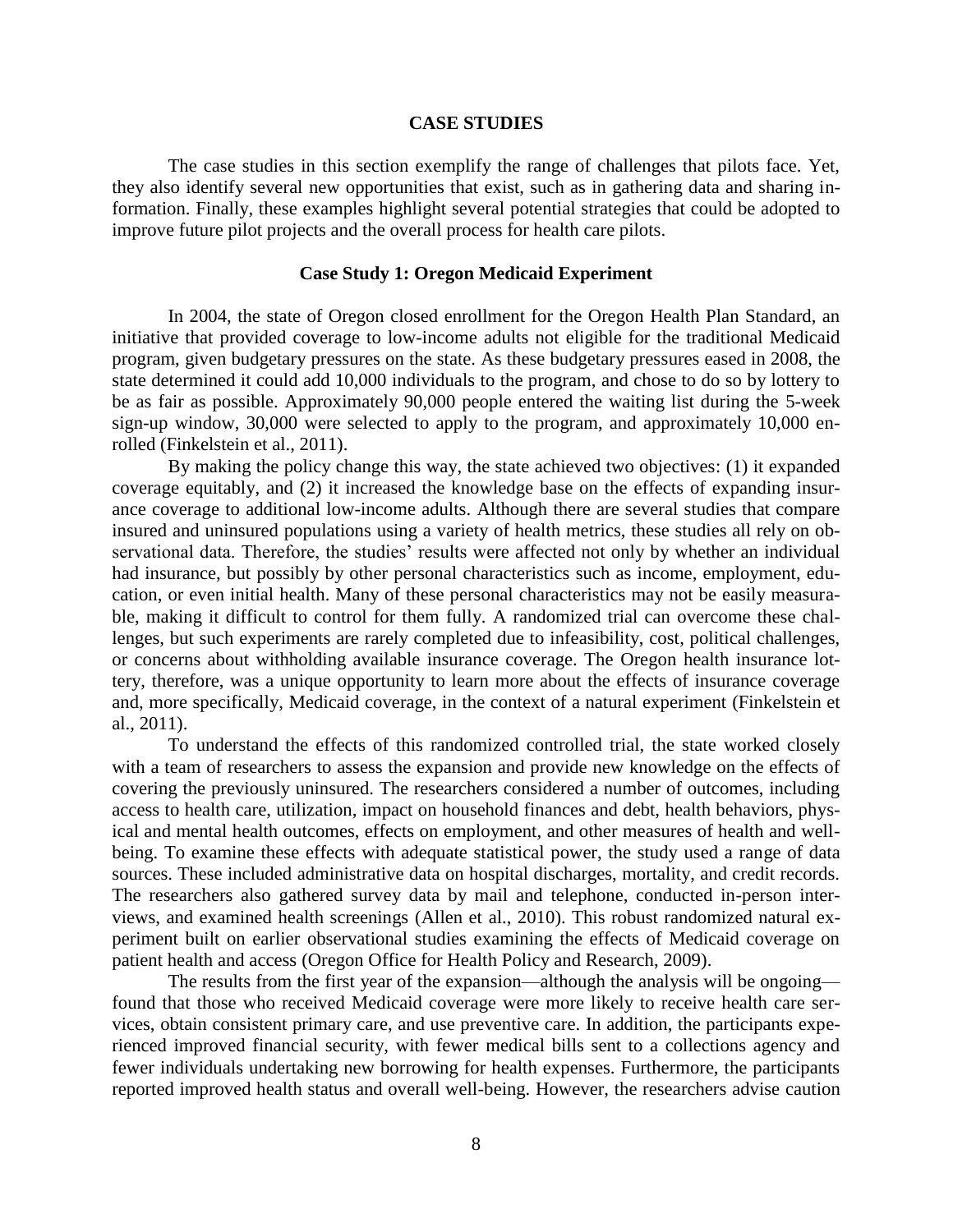in extrapolating the Oregon results, because policy changes depend on a wide variety of organizational, cultural, and population factors (Baicker and Finkelstein, 2011).

# *Key Lessons Learned:*

- It is possible to embed evaluation into emerging policy initiatives through partnerships with researchers.
- It is possible to conduct a natural experiment through the phased implementation of a policy.
- Considering local needs and preferences is critical to success.
- Extrapolating results to other contexts must be done with caution.

# **Case Study 2: St. Vincent Health and Central Indiana Beacon Collaborative**

Under the Central Indiana Beacon Collaborative, St. Vincent Health led a project to reduce the rates at which patients are readmitted to the hospital within 30 days after discharge at 13 hospitals. Focusing on their two most common conditions for readmissions, congestive heart failure and chronic obstructive pulmonary disease, the project designed a program of home monitoring for patients with these conditions using telemonitoring with videoconference support. Once designed, the project leaders sought to evaluate its effectiveness at reducing readmission rates using a randomized controlled research trial with 3,000 patients. To prepare for the evaluation, project leaders selected, purchased, distributed, and deployed telemonitoring equipment; arranged for patient monitoring; and sought regulatory approvals from the various institutions involved.

One early challenge the study faced was obtaining IRB approval, because each institution used different processes and applications that required multiple follow-ups. The approval process took more than 6 months to complete and delayed the start of the project. A second challenge was ensuring that the necessary evaluation data were available, especially as patients are not always readmitted to the same hospital. The project now seeks to integrate data from their regional health information exchange to complete the existing hospital-based data sources. The study also expended considerable energy to enroll the necessary number of patients, to satisfy lengthy (IRB-approved) protocols, and to deal with time constraints on hospital case managers. Some of the strategies used to overcome these challenges were integrating the enrollment process with discharge and other workflow processes, simplifying patient enrollment forms for ease of understanding, and engaging physicians in understanding the importance of the trial.

Finally, by examining early results, the sponsors recognized that enrollment in the inpatient randomized control trial would not fully make use of all of the pilot's telemonitoring resources. They reacted by adapting the program to include complex ambulatory patients, who are also at risk for hospitalization, using a pre-post study design. These outpatient results proved decisive in the parent organization's decision to maintain the program after the pilot phase and to spread this program to other geographic areas and patient populations.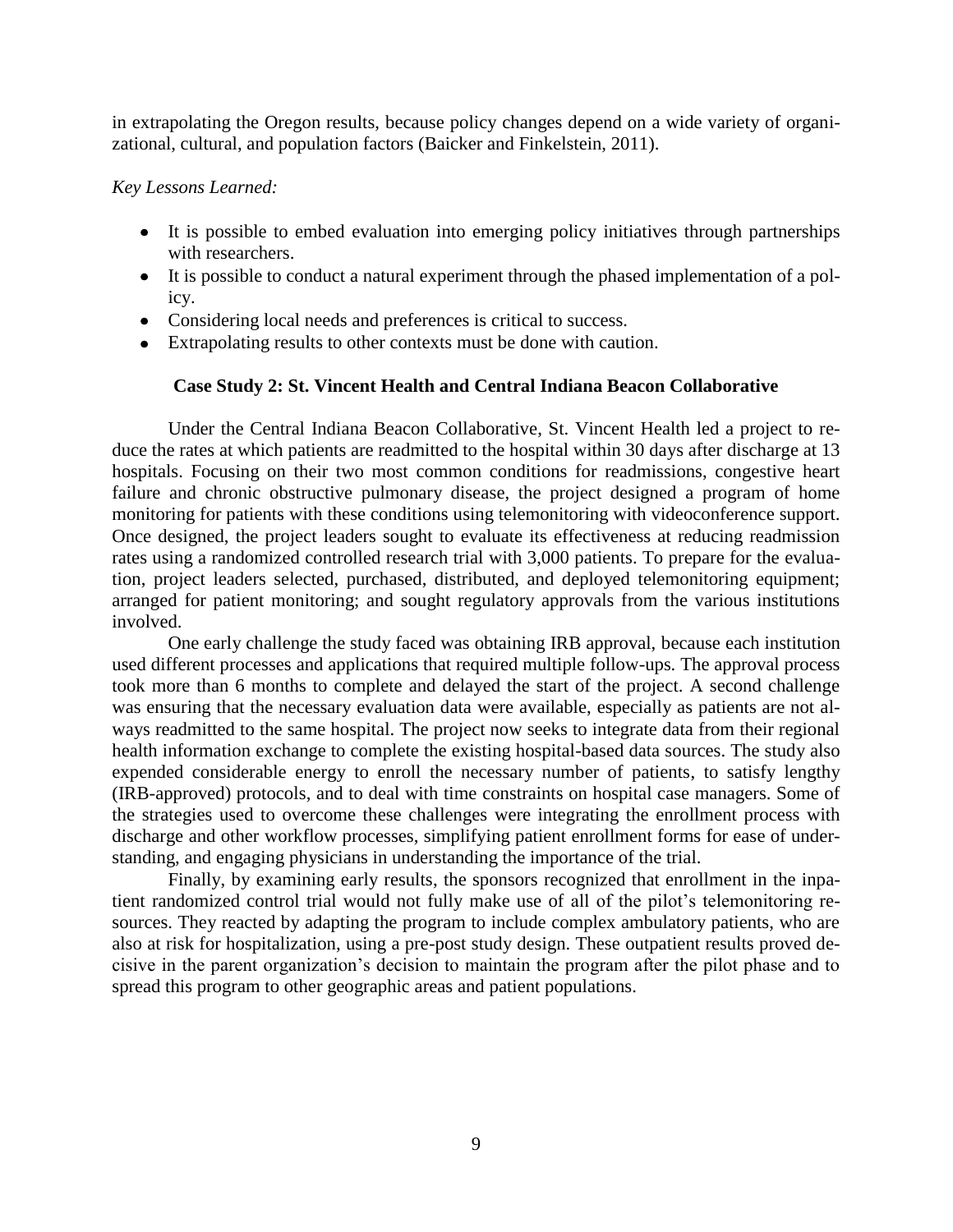#### *Key Lessons Learned:*

- Identify and secure the necessary regulatory approvals as soon as possible to avoid delays.
- Specify in advance what data you will need to evaluate the project and how these data will be captured.
- Engaging patients and clinicians is critical to ensure adequate patient recruitment.
- Use early program results to improve the pilot over time in ways that maximize its value and increase the potential for the intervention to be implemented at scale.

# **Case Study 3: Quality Health First (QHF) Program**

Seeking to improve chronic disease care and preventive health services, the Indiana Health Information Exchange launched the QHF program. The program focuses on improving primary care through quality measurement, the provision of alerts and reminders to individual providers, public reporting of results at the practice-site level, and a multipayer pay-forperformance program. As part of its work, it has implemented a pilot program, supported by a Beacon Community grant, focused on improving clinical outcomes for patients with diabetes. The goal of the project is to increase the number of patients whose blood sugar levels are controlled. After cataloguing the care models currently in use in the community, the project identified three promising diabetes care models (represented by six programs)—a clinical pharmacist model, a registered nurse/registered dietician model, and a registered nurse case manager model.

The impact of each care model was initially analyzed based on self-reported data for small cohorts of patients with poor blood sugar control (HgbA1c  $\geq$ 9.0 percent). Patients were enrolled in the study and evaluation is currently under way, using observational data to compare the models against a control group. These data will then be analyzed using an economic model to estimate the value provided to payers by each clinical model. Because successful spread of the intervention depends upon reimbursement from health insurers, the program obtained input on its evaluation tool from the two largest carriers in the community.

One key challenge in this pilot was accessing the necessary data, due to barriers in executing the required data-use agreements, because data-use agreements are particularly sensitive when clinical information (such as current HgbA1c results) is used in the study. The pilot also discovered that developing a data collection tool for six different programs was more challenging than expected. The challenges involved in designing and implementing processes, tools, and permissions in order to obtain data slowed both the initial implementation and the evaluation of the project. These challenges highlight several lessons for future pilots. First, pilots should identify in advance whether data-use agreements will be necessary and include time to negotiate these agreements. Second, pilots should develop the tools and processes necessary to rapidly collect evaluation data as early as possible to prevent delays. Third, projects should involve the stakeholders responsible for making decisions about scaling up the pilot. This involvement helps to ensure that the project produces the evidence needed to support decisions about implementing or scaling up the initiative. For the QHF project, those stakeholders are the insurance carriers that will be asked to provide reimbursement to sustain successful programs. Finally, it is important to assess each participating organization's capacity to perform the tasks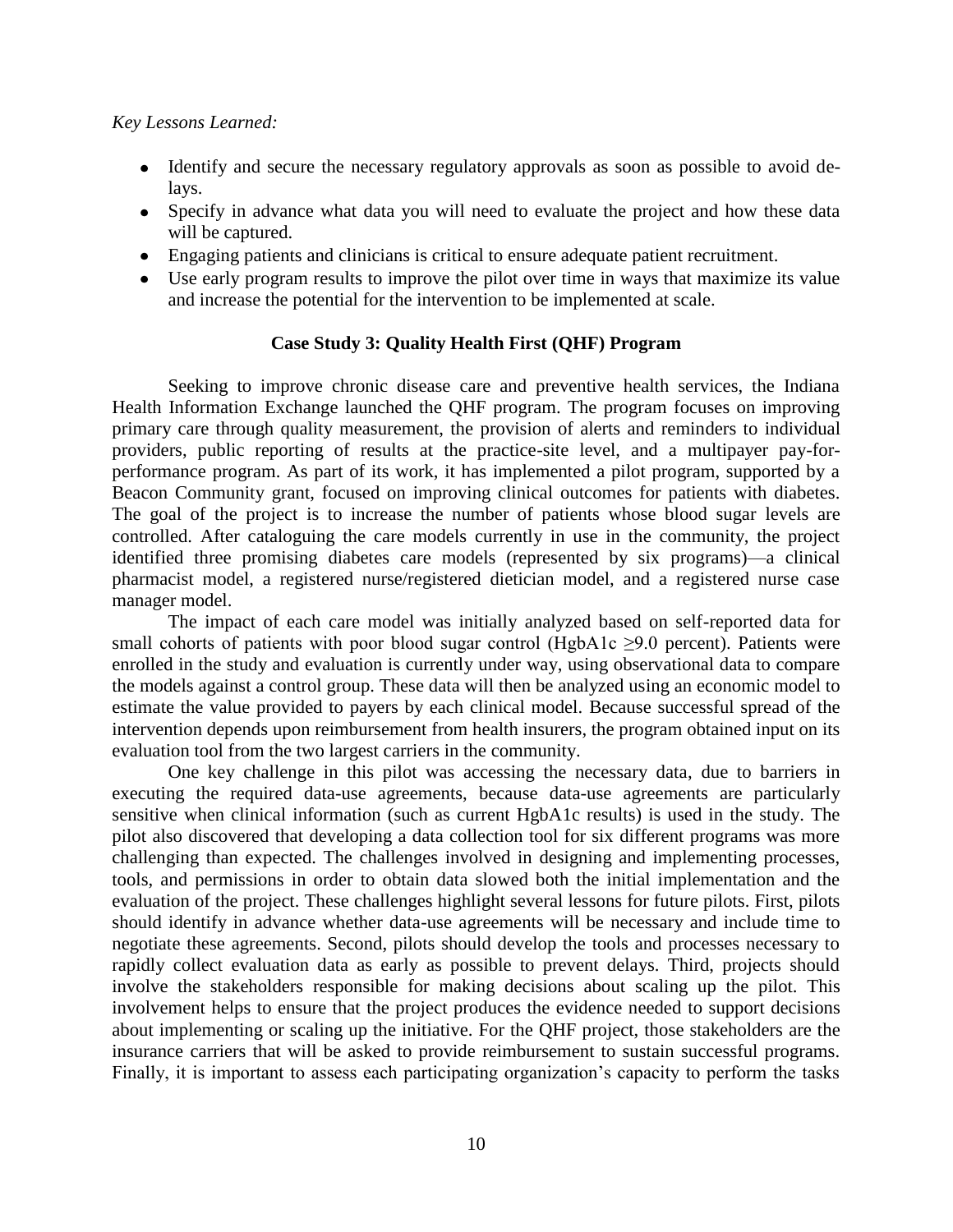assigned to it in a timely manner. This applies to administrative tasks such as data collection and to clinical capacity for treating patients.

# *Key Lessons Learned:*

- Obtaining data-use agreements can be a lengthy process.
- If scale-up or spread depends on outside parties, it is important to anticipate their information needs.
- Specify in advance who, using what methods, will collect what data.
- Assure that each participating organization has the capacity to perform the functions required of them by the pilot.

# **Case Study 4: Military Health System Patient-Centered Medical Homes Initiative**

The Military Health System (MHS) provides health insurance and direct health care services for almost 10 million eligible beneficiaries. Almost 4 million beneficiaries are enrolled in Military Treatment Facilities (MTFs) in the MHS's direct care system, which consists of 56 medical centers/hospitals and 364 medical clinics. There is great diversity in the patient populations served by the MHS (ranging from young adults to retirees) and in service locations (including rural, urban, domestic, international, and maritime sites). There is also diversity in the context of its operations, with some facilities providing routine care for individuals stationed in the United States and others treating wounded individuals in combat theaters.

Due to concerns about decreasing patient satisfaction and rising costs in the direct care system, the MHS explored several strategies and models for improving primary care. One early pilot site, the Bethesda National Naval Medical Center (now the Walter Reed National Military Medical Center), adopted a patient-centered medical home (PCMH) model and saw significant performance improvements in access, care continuity, and preventive and chronic care management. Based on the success of this example and of other MHS sites that had adopted the PCMH model of care, the MHS leadership decided in 2008 to spread the PCMH model to all 435 primary care practices in the system. To support the PCMH strategy, the MHS increased staffing at its primary care clinics in return for expected performance improvements, including clinical transformation, increased satisfaction, continuity, access, and private-sector care recapture.

In 2009, the MHS codified its PMCH implementation strategy in a Department of Defense/Health Affairs policy; the Uniformed Services (Army, Navy, and Air Force) followed with formal implementation instructions in 2010. In order to ensure consistent implementation of PCMH principles across all branches, MHS leadership also made the decision that all primary care practices should be formally recognized by the National Committee for Quality Assurance (NCQA) at one of the higher recognition levels (Level 2 or 3). By the end of 2011, 48 practices had achieved NCQA recognition. The MHS accelerated PCMH implementation and NCQA recognition in 2012, and, by the end of the year, more than 160 primary care practices serving almost 50 percent of all direct care beneficiaries had achieved formal recognition. Of the number of formally recognized primary care practices, more than 90 percent were recognized at Level 3, the NCQA's highest level. Due to accelerated implementation, almost all MTF beneficiaries are expected to be enrolled in NCQA-recognized PCMHs by the close of 2014.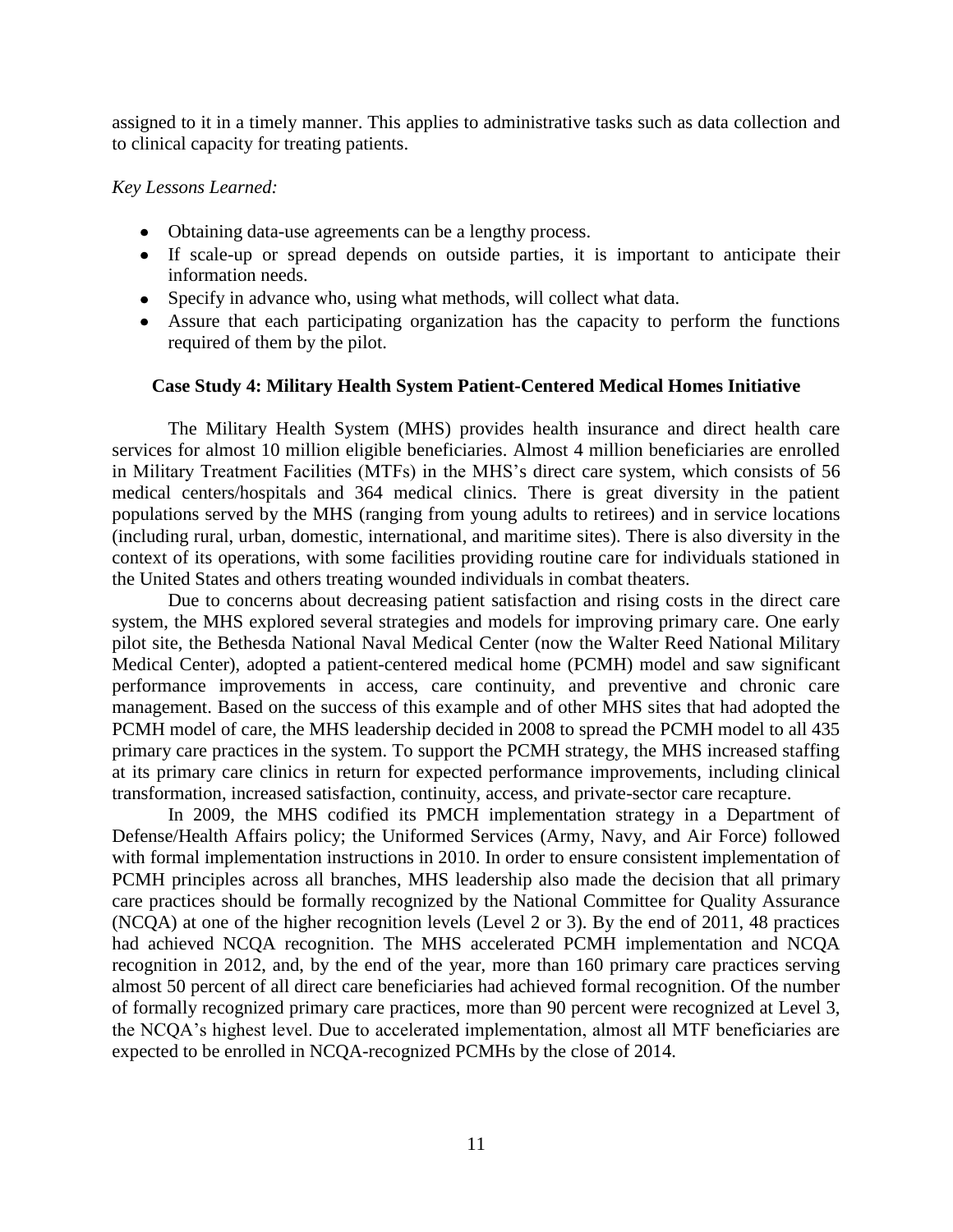Several elements have been added to support practices in this transition, including sustainment guidance, training, integration of other services, including behavioral health, and an enhanced digital infrastructure. In 2013, the MHS expects to implement a nurse advice line, providing an array of services including appointments to an MTF PCMH. The MHS also has initiated several specialty care pilots, which are designed to increase shared patient accountability and system implementation. In the future, the MHS will provide real-time practice patterns and actionable patient information directly to providers and further integrate other types of health care services into the MHS's PCMH model in order to support the MHS's transition to an integrated delivery system and an accountable care organization (ACO.)

Measurement continues to be a major focus as the pilot process moves forward. The Tri-Service PCMH Advisory Board overseeing the primary care transformation includes a subgroup focused on performance measures. The measures subgroup recommends targets, monitors performance, recommends new measures, and identifies best practices from top-performing PCMHs. In analyzing progress, the NCQA PCMH recognition standards have played a critical role, as these are a recognized set of metrics for assessing progress in multiple components of the PCMH model. Beyond these standards, other metrics that have been assessed include continuity of care, utilization of emergency services, access to acute and routine care, per capita costs, and patient and staff satisfaction. In the future, the program intends to develop additional measures; these measures will include primary care, specialty care utilization, lab, radiology and pharmacy utilization, health outcomes, admissions, and integrated behavioral health measures. Performance measure results are reviewed not only by senior MHS leadership but by the armed services, MTFs, and PCMHs. Furthermore, the MHS PCMH criteria include the requirement that all PCMHs monitor, publicly post, and advance key performance measures.

#### **Patient-Centered Medical Home Evaluators' Collaborative**

Another initiative to improve the measurement of medical homes is the Commonwealth Fund– sponsored Patient-Centered Medical Home Evaluators' Collaborative, started in 2009. The Evaluators' Collaborative aims to establish a standard assessment process and core set of measures through consensus and to share the consensus results broadly. This has become more critical as the PCMH model has become popular, with more than 90 commercial health plans, 42 states, and 3 federal initiatives testing the model. The Evaluators' Collaborative recently released its recommended core set of measures for assessing cost, utilization, and clinical quality outcomes (Crabtree et al., 2011; Rosenthal et al., 2012). Although several elements of the medical home models have been shown to improve quality and reduce cost, few evaluations have been published that assess its overall impact. This lack of data signals an urgent need to increase the evidence base for the model, which can indicate its overall effectiveness as well as provide lessons on what elements provide the greatest effect.

There are multiple lessons to be learned from the MHS PCMH project. One lesson is that the support of senior leadership was critical in focusing attention and providing resources for the program's success. Furthermore, collaboration across the three military health branches (Army, Air Force, and Navy) was also crucial to drive standardization and consistent implementation. This collaboration was achieved through a PCMH Advisory Board composed of stakeholders across the whole MHS that met regularly. In addition, PCMH implementation was enhanced by soliciting feedback from the PCMH teams at the MTFs. Finally, transparency was important in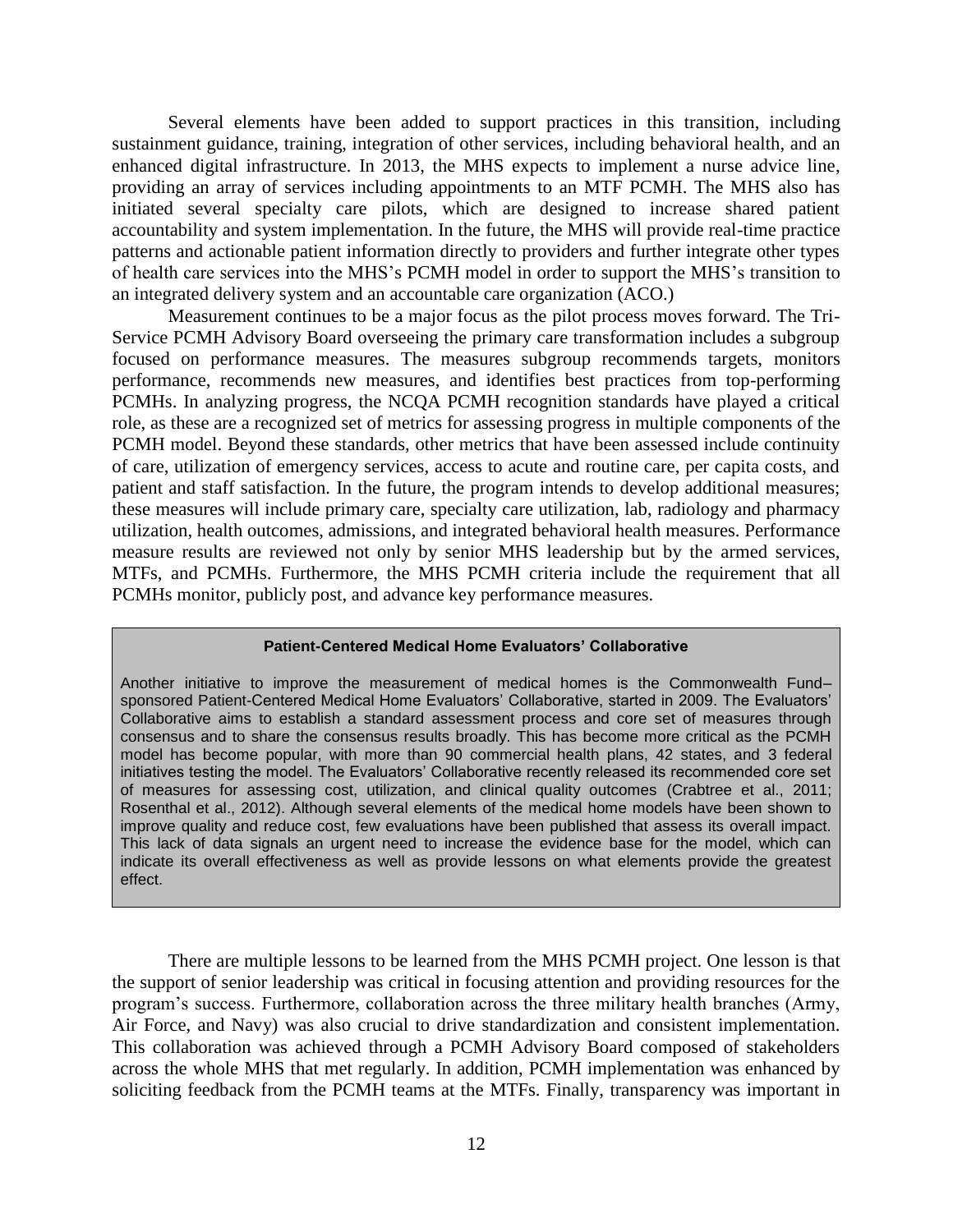motivating improvement. This transparency was achieved by providing all clinics with the status of Tri-Service PMCH Advisory Board activities as well as by the requirement that all clinics monitor and post their performance measures, allowing for results and outcomes to be visible.

#### *Key Lessons Learned:*

- Support of senior leadership is important for driving change.
- Transparency of performance is required to motivate improvement and measure progress.
- A culture of collaboration allows for sharing of best practices and consistent implementation.
- Standardized metrics allow for comparisons across sites and the identification of successful strategies.

#### **Case Study 5: REDUCE-MRSA Trial**

MRSA (methicillin-resistant *Staphylococcus aureus*) is a common hospital-acquired infection that can result in death and morbidity for patients. Beyond the impact on patient health, these infections can increase the cost of care with intensive treatments and additional services. Yet, it is unknown what strategy is most effective in preventing such infections in hospitals. Three different interventions are in common use: active screening and isolation (usual care), active screening and decolonization of MRSA carriers, and universal decolonization without regard for MRSA status. Evidence supports the effectiveness of all three interventions in reducing infection, and all three approaches had been previously implemented by hospitals, but there was no comparative evidence on which was intervention most effective.

To identify the most effective of these three strategies, the REDUCE-MRSA trial (Randomized Evaluation of Decolonization versus Universal Clearance to Eliminate MRSA) used a novel evaluation approach (a cluster-randomized trial) to examine different ways of preventing MRSA infections in hospital intensive care units (ICUs) (Platt et al., 2010). The pilot was conducted between September 2009 and September 2011 in 42 Hospital Corporation of America (HCA) hospitals, comprising approximately 70 intensive care units. The trial took advantage of existing personnel, procedures, infrastructure, and information systems in order to perform an evaluation under usual practice conditions with lower costs. Data have been collected and are being analyzed now.

The leaders of the pilot chose to use a cluster-randomized design because of its efficiency and low cost (Platt et al., 2010). Unlike other types of randomized controlled trials, this type of evaluation randomizes providers, clinics, and organizations instead of individual patients to treatment and control groups. This type of evaluation has several benefits—its results have strong statistical validity due to randomization, it provides evidence on how interventions work in real-world health care settings, and it has lower cost and time requirements. In its application to the REDUCE-MRSA trial, hospitals were randomly assigned to one of the three infection control interventions after being stratified into three groups based on their ICU patient volume.

The use of a cluster-randomized design was credited by the pilot team with achieving several key efficiencies. Overall, the cost of conducting an evaluation of the pilot (as opposed to implementing the interventions without randomization) was less than \$2 million. Features of the pilot that were identified as leading to efficiencies included support of the system's leaders; streamlined implementation; the ability to use existing resources, personnel, and policies; col-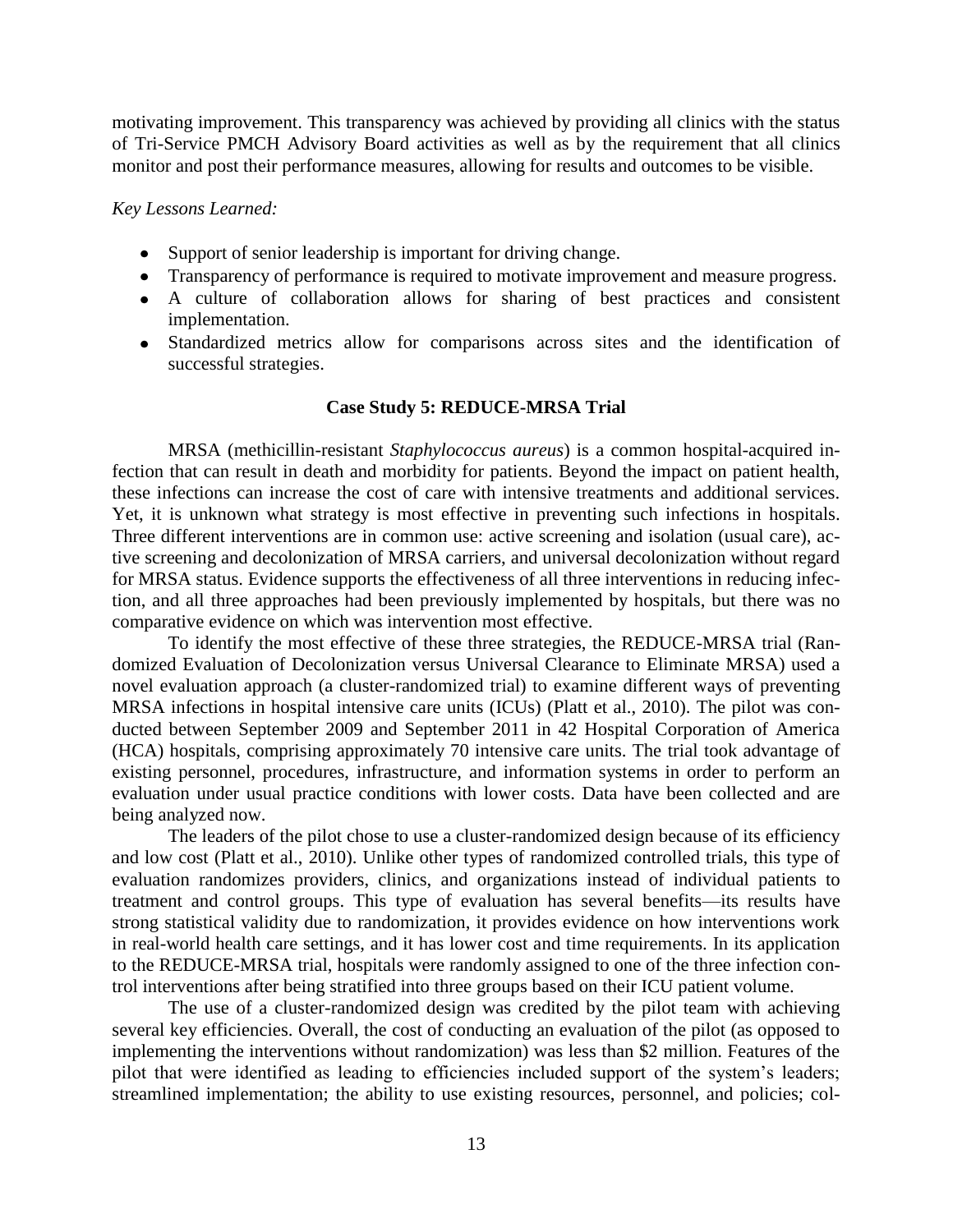lecting data through routine care; and a data infrastructure that allowed centralized access to the data needed for the study (Platt et al., 2010). In addition, a history of collaboration among the members of the study team enabled rapid design and implementation of the pilot.

There are also several limitations to cluster-randomized trials. The assignment of groups to interventions without individual consent raises ethical questions about participation in research. Cluster-randomized evaluations may be less costly than individual-level randomized trials, but they are likely more costly and logistically complex than simple observational studies. However, this type of design may be one of the most efficient ways to balance robust evaluation design and the cost and feasibility of evaluations of the effectiveness of health care delivery interventions.

Another pilot program at HCA underscores the role of organizational factors in a pilot's success. In the HCA "39 Weeks" pilot, 27 hospitals in the HCA system in 14 states participated in observing the effect of elective early delivery at different gestational ages (after 37 weeks). The initial trial found that elective delivery before 39 weeks increased neonatal morbidity (Clark et al., 2009). After this result was found, another trial was conducted on three potential strategies for reducing such elective deliveries at the pilot facilities, with sites chosen for geographic and demographic representativeness. The three strategies were (1) a hard stop (no elective deliveries allowed except for special cases), (2) a soft stop (physicians were allowed to order an elective delivery, but such cases were reviewed retrospectively), and (3) an education-only campaign. The medical staffs of each facility were allowed to choose their preferred method after being informed of the system's intent to restrict this practice based on patient safety considerations. That trial found that elective early delivery was reduced from 10 percent to 4 percent of overall deliveries and that the rate of neonatal ICU admissions fell by 16 percent. The greatest improvement was found when elective deliveries before 39 weeks were simply not allowed. This trial highlights the relative ineffectiveness of education alone in changing physician behavior (Clark et al., 2010). In implementing a large-scale change, HCA found a number of organizational factors that were necessary for change: executive support, a business case, effective communication strategies, and personal and institutional openness to change.

#### *Key Lessons Learned:*

- New forms of evaluation, such as cluster-randomized trials, can be less costly and more feasible to implement while continuing to provide the benefits of high-quality evidence.
- Cluster-randomized trials may provide a good balance of robustness and efficiency for health care delivery pilots.
- Organizational factors, such as leadership and culture, influence whether a trial succeeds.

#### **Case Study 6: Venture Capital**

Other industries have also developed methods for assessing the success of different ideas under uncertainty. One industry that conducts many such evaluations of new ideas is the venture capital sector. To review a potential venture investment, firms complete a due diligence process to understand all aspects of the company and the product or service they intend to produce. This selection process must be done in the context of a large number of proposals considered every year. For example, one firm receives 800 plans every year, seriously examines 20 to 25 of those plans, and closes 2 to 3 deals that year.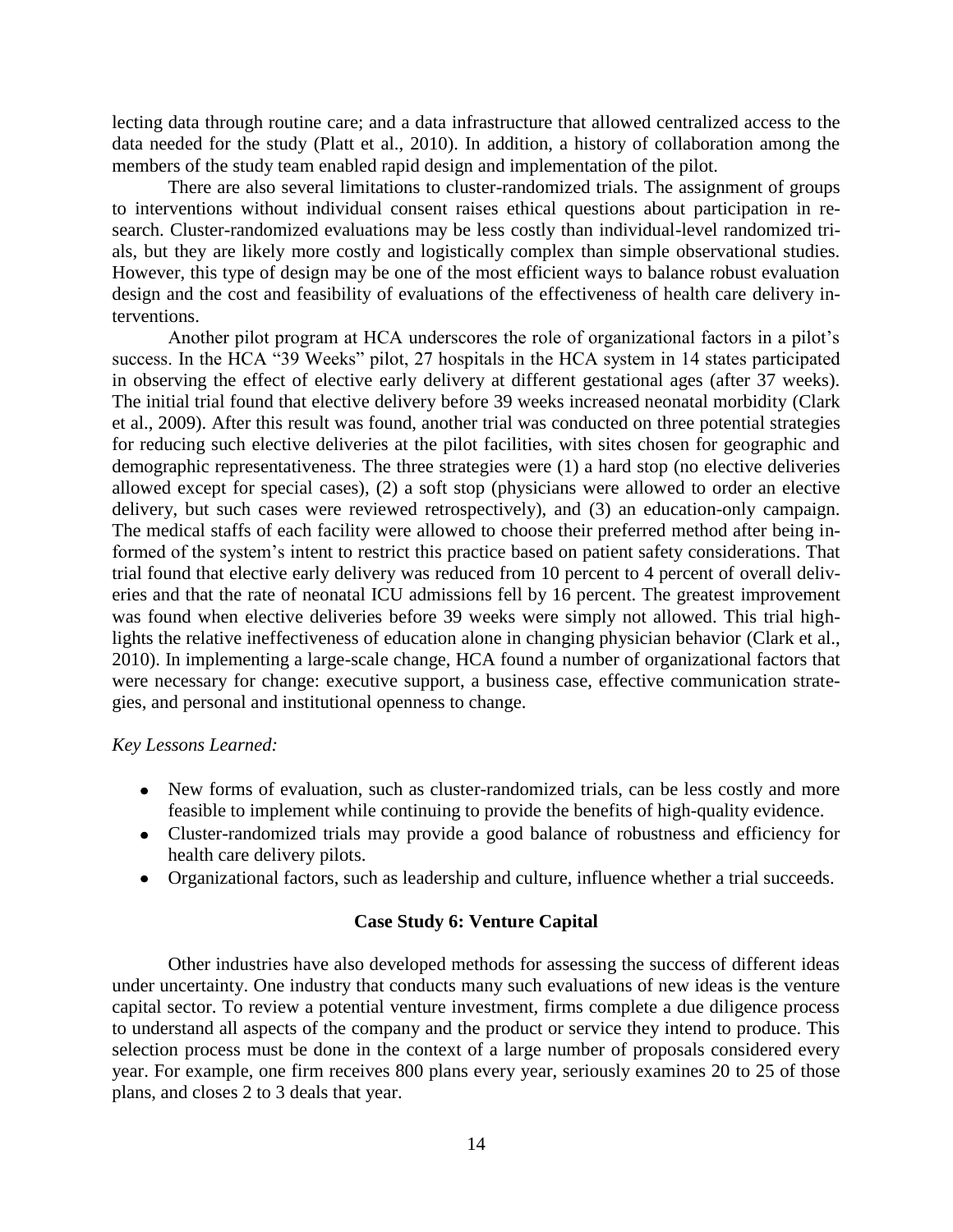To complete their evaluation process, the firm considers a wide variety of factors, includ-

- Validity of the idea
- Management

ing

- Financial model
- Sales and reimbursement projections
- Clinical, scientific, and technical validity
- Operations capacity
- Market and competitive analysis
- Financial and accounting
- Regulatory and legal landscape  $\bullet$
- Intellectual property
- Exit scenarios
- Capital structure
- Governance

Although not all of these factors are directly applicable to the pilot evaluation process in health care, many of them are. This case study underscores that an idea, product, or service with excellent technical or scientific credentials may not be feasible to put into practice due to inadequate leadership, limited implementation capacity, poor culture, or other environmental factors. In the end, there is an acknowledgment that new initiatives require a leap of faith, with intangible factors playing a critical component (Suennen, 2011; Suennen et al., 2011).

There are several other core principles from venture capital that may be applicable to the health care sector. Given the number of factors firms consider in their evaluation decisions, one prerequisite for investing in an idea is a demonstrated proof of concept. Once that has been demonstrated, other common practices to ensure success are supporting pilots with data and ongoing feedback to help with course-correction; tying funding to achieved milestones; and tracking progress on those milestones through consistently defined performance metrics. Overall, there is an interest in ensuring that metrics and goals are clear but leave room for flexibility on implementation in order to spur innovation. Similarly, there is an interest in providing design flexibility, as overly rigid specifications could create artificially high barriers to entry or inflate implementation costs to a point that limits spread and dissemination. For example, not limiting which types of providers can participate in ACOs can give ACOs flexibility to utilize a range of health professionals to meet the specific health needs of their communities.

# *Key Lessons Learned:*

- There are lessons about evaluation to be learned from other industries.
- Many factors influence the spread of new ideas, including culture, leadership, operations, and environmental factors.
- Ouantitative and qualitative approaches are needed to fully understand an idea's feasibility.
- Providing clear goals along with substantial flexibility in design and implementation can spur innovation.
- Using consistently defined performance measures can enable rapid-cycle comparative analysis of which interventions perform best and facilitate broader dissemination by lowering implementation costs.
- Monitoring performance on an ongoing basis, rather than relying on post-hoc evaluations,  $\bullet$ enables course corrections for pilots that are not performing to expectation. Pilots require timely and ongoing data feeds to enable this type of continuous quality improvement.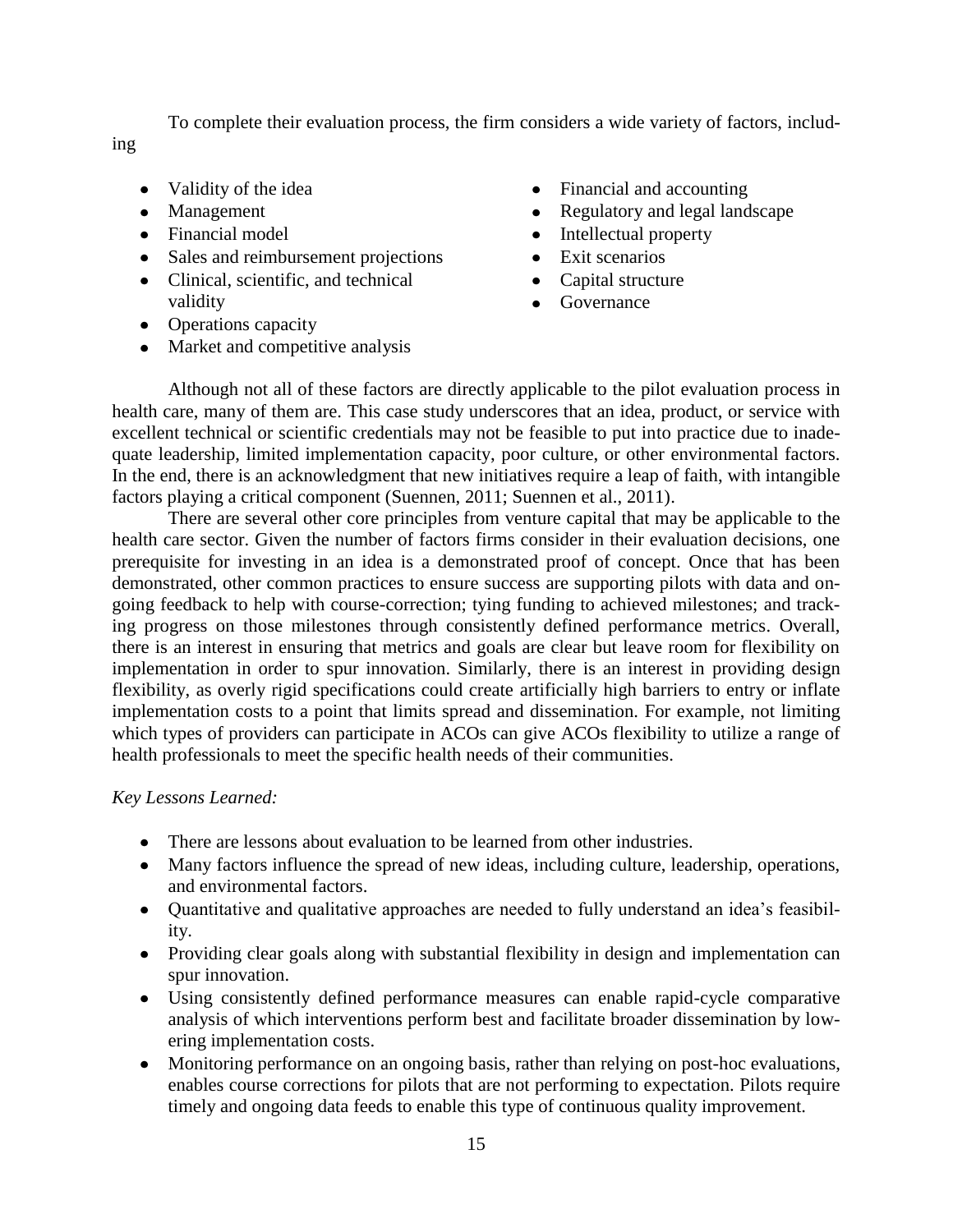#### **Case Study 7: QUEST Program**

Launched in 2008, the QUEST program, sponsored by Premier and assisted through a strategic partnership with the Institute for Healthcare Improvement, was designed to improve hospital performance along six dimensions—(1) adherence to evidence-based care, (2) mortality, (3) efficiency, (4) reducing patient harm, (5) improving the patient experience, and (6) lowering costs—and later expanded to include reducing readmissions. The program began with a cohort of 156 hospitals as charter members, and sought to improve performance at these hospitals using standardized performance measures, transparency among all participants, and learning collaboratives to share best practices. During the first 3 years of the program, the charter hospitals were able to reduce their median risk-adjusted mortality from 0.94 to 0.64—an absolute reduction of 30 percent—and were simultaneously able to reduce their median costs by more than \$1,500 per case-mix-adjusted discharge on an inflation-adjusted basis. Since its inception, the program has grown to include almost 350 hospitals.

Several evaluations are under way. One aspect of the assessment used a realist evaluation framework to examine the factors that allowed some hospitals to make improvements, the activities top-performing hospitals conducted to make improvements, and how the QUEST project contributed to performance improvement. Realist evaluation relies on the fundamental principle that an intervention interacting with a local context is what leads to change. This type of evaluation focuses on two questions—how the intervention brings about change, and what works for whom under what circumstances. For this project, the realist evaluation used interviews with participating hospitals (especially top-performing hospitals and those that have achieved rapid improvement) in addition to site visits with hospitals that had rapidly improved in QUEST performance metrics.

The QUEST evaluation found that some hospitals made substantial improvements on three of the metrics (evidence-based care, mortality, and efficiency), while others were stable or made more modest improvements on those dimensions. The assessment found that rapid improvement was associated with the following organizational features:

- the presence of leadership champions who were visibly involved and active in removing barriers,
- aligning improvement projects with mission and goals,
- $\bullet$  engaging staff,
- using a specific improvement method,
- using timely and reliable data,
- using a specific execution framework, and
- taking advantage of a learning community.

In addition, the evaluation found that top-performing hospitals used the following mechanisms to improve performance:

- using data to identify improvement opportunities,
- using evidence to improve performance and standardize care,
- holding staff accountable, and
- providing education and feedback to staff.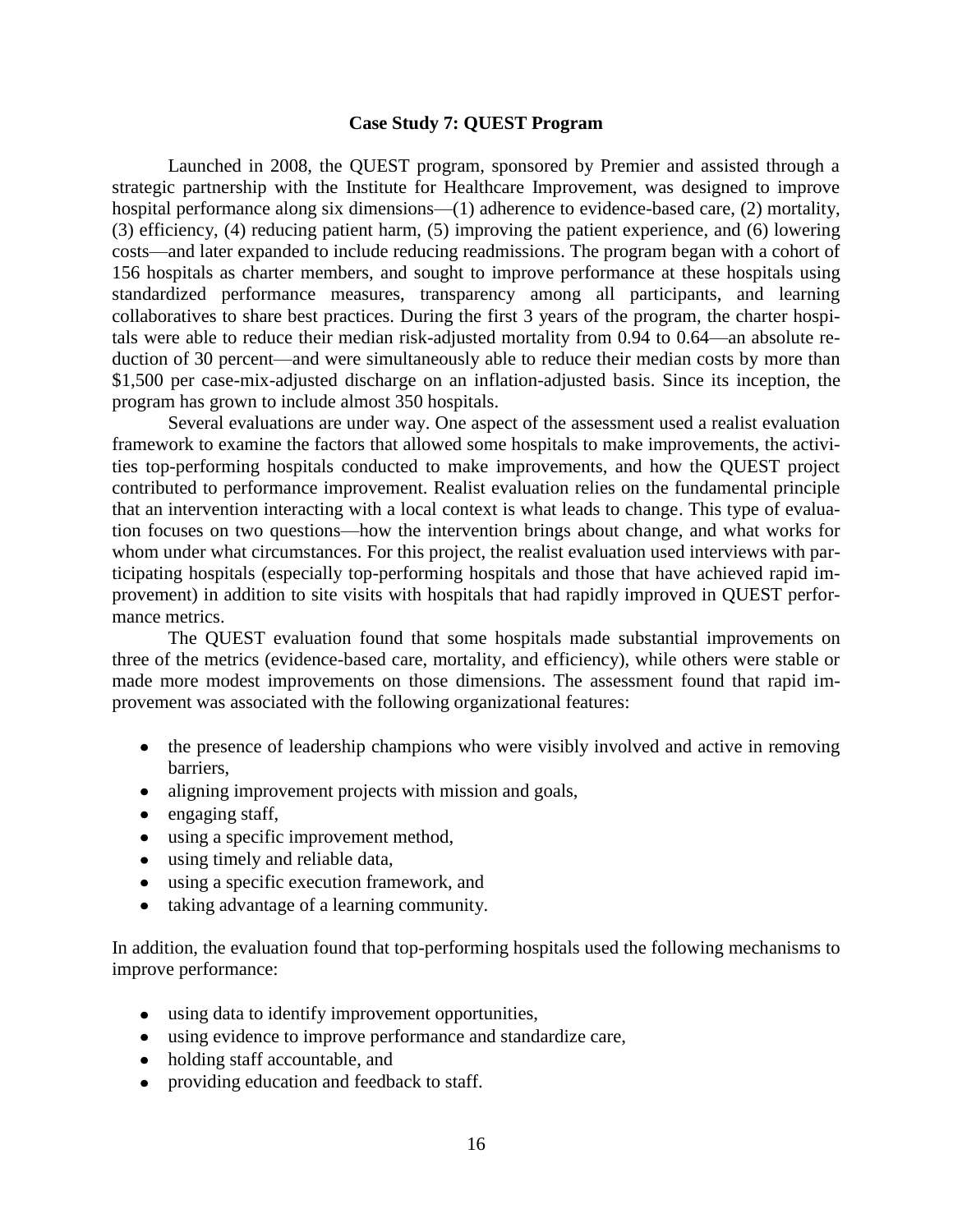These findings underline the importance of organizational factors in spreading and scaling up pilot projects (Van Citters and Nelson, 2011).

The launch and execution of this collaborative afforded additional lessons for implementation and scaling. First, an enhanced data infrastructure is a prerequisite for improvement. In this project, an existing data collection infrastructure was available for most metrics because participants were already using a set of performance improvement applications developed by Premier. Where this was not adequate, such as in measuring costs, participants rapidly agreed on a standardized mechanism for collection. Second, metrics need to be defined early by the participants. For this project, participants focused on defining metrics from the very beginning, including definitions of the key performance metrics, risk adjustment (if any), and any exclusions. Where no standard metrics existed, such as for harm, the participants agreed to start working on any known problems within their institutions while metrics were being developed. In addition to aiding evaluation, a standardized set of metrics facilitated the addition of new members to the cohort by providing a clear definition of success. Third, success was defined in absolute rather than relative terms. Participants decided together what constituted a top performance threshold, and these thresholds remained fixed and not relative. This discouraged a tournament mentality and encouraged active collaboration among the sites. Finally, transparency is an important tool for improvement. Participants also agreed to transparency of the data, including key performance metrics and underlying data, thus expediting the identification of pockets of excellence in each domain (such as in sepsis mortality). The cohort also agreed to rapid dissemination of best practice via an Internet portal, weekly webcasts, and structured collaborative execution structures (such as rapid performance "sprints").

#### *Key Lessons Learned:*

- An evaluative framework that includes the institution's context as well as the intervention (a realist framework) can uncover structural or cultural elements critical for success.
- Data transparency and best-practice sharing are important for accelerating changes in practice patterns. Transparency promotes competition, while fixed, nonrelative thresholds create a collaborative environment in which all can succeed.
- Scale-up is facilitated if performance metrics and definitions are standardized and agreed upon in advance, if definitions of top performance are known, and if a data collection infrastructure can be rapidly developed using existing components.
- Notwithstanding the above, for advancement to take place as rapidly as possible, participants should not delay improvement activities while awaiting consensus on metrics or methodologies.

#### **Case Study 8: ReThink Health Dynamics**

Simulation modeling offers the potential to speed pilot projects by exposing the conditions under which various interventions may be most effective and by estimating the likely shortand long-term consequences. This mode of interactive learning is used by ReThink Health Dynamics, a project of the ReThink Health alliance supported by the Fannie E. Rippel Foundation, the California HealthCare Foundation, and other allies. The goal is to simulate at a local level the health and economic effects of different regional reform initiatives. As with all models, the value in studying simulated scenarios is not in the numerical projections per se, but rather in the ability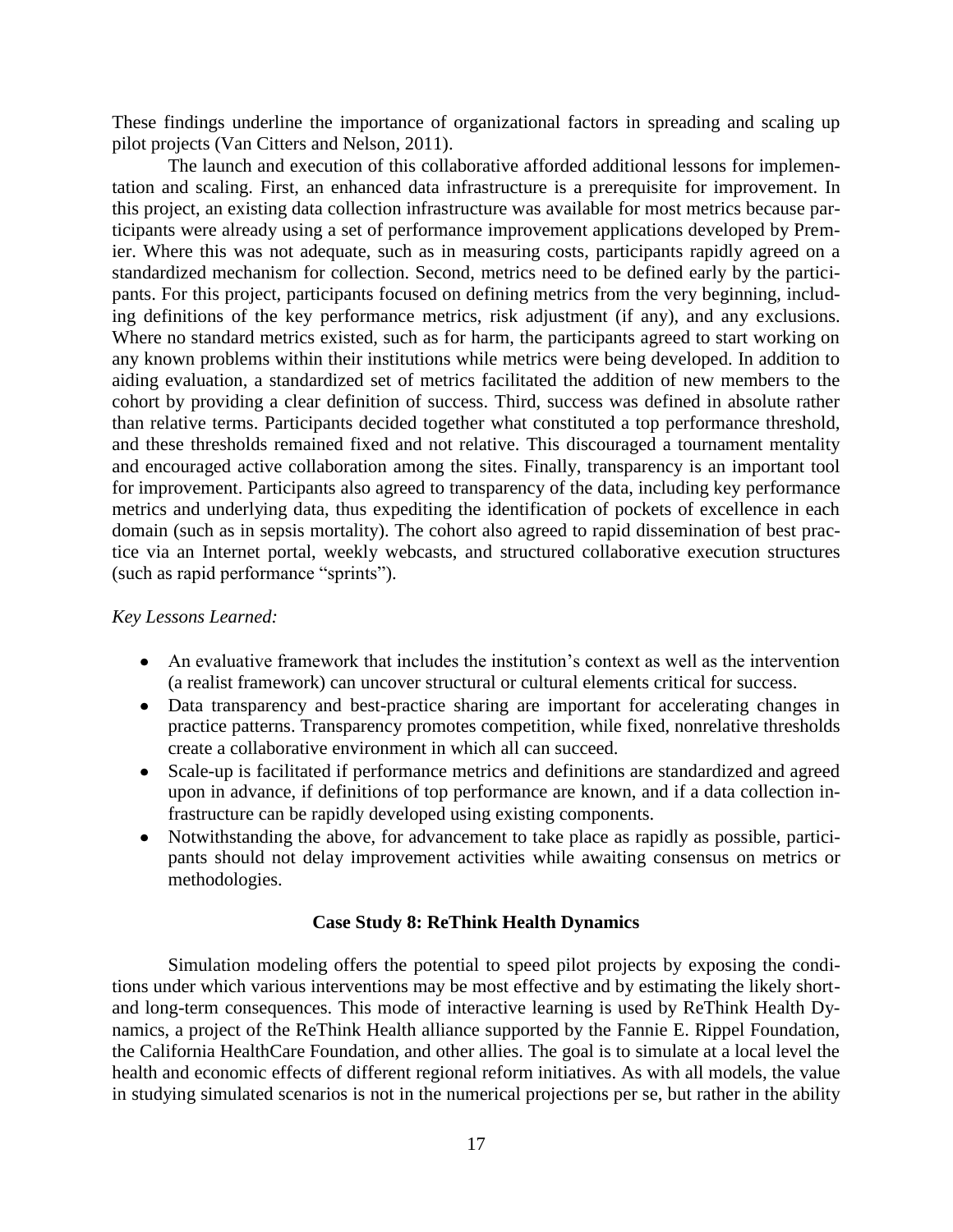to compare various scenarios in terms of their relative direction, timing, and magnitude of effects (Sterman, 2006). Simulated results also help diverse stakeholders to view, and interact with, the health system's potential responses to different interventions, which in turn gives them greater foresight into the interconnections and likely effects of major policy options.

Building upon the HealthBound policy simulation model developed by the Centers for Disease Control and Prevention, the ReThink Health model represents several key features of a local health system (Hirsch et al., 2012; Milstein et al., 2011). Its simulations account for the demographic composition of the local population (such as age distribution, economic status, and insurance coverage); social, environmental, and economic conditions (such as behavioral policies, environmental hazards, and crime), as well as patterns in health care delivery and costs (such as adequacy of preventive and chronic care, sufficiency of primary care providers, total cost of care, and health care inflation). When testing intervention options, the model estimates the likely impacts over time on many performance metrics, including disease burden, access to care, utilization of care in different venues, premature mortality, health care costs, worker productivity, equity among subgroups, and return on investment. Many initiatives may be simulated individually and in combination, including those that address risk reduction, care improvement, workforce capacity, cost saving, value improvement, financial incentives, and changes in funding mechanisms. A particular strength of this tool is its ability to represent funding structures that involve capturing and reinvesting health care cost savings (Fisher et al., 2009; Magnan et al., 2012).

Beginning in 2011, the ReThink Health Dynamics model was developed and piloted in five regions: Pueblo, Colorado; Manchester, New Hampshire; Contra Costa County, California; Alameda County, California; and Whatcom County, Washington). It has since expanded to represent other regions, including Atlanta, Georgia, Morristown, New Jersey, and the United States overall. Users have identified common potential pitfalls that threaten to undermine policy initiatives, including unsustainable program financing, capacity bottlenecks (such as lack of primary care providers), provider pushback, biases in using short time horizons to evaluate outcomes, and the entrenched nature of health inequities (Hirsch et al., 2012).

For example, planners in several cities have studied scenarios involving greater use of evidence-based guidelines and the establishment of medical homes. Using the model, they were able to see how these initiatives intensify the demand on primary care providers and could backfire to produce greater costs in situations where there is insufficient capacity to support both initiatives at the same time. In those circumstances, the added demand may leave people, especially those at the lower end of the socioeconomic spectrum, with less access to primary care, and force them to seek care in higher-cost settings, such as emergency rooms. This example highlights the importance of combining multiple complementary interventions to improve the chances of success.

A formative evaluation of the initial pilot sites found that several leadership capabilities are needed for ReThink Health modeling to work most effectively: local leaders must be able to convene and coordinate stakeholders, gather the necessary data, develop ownership of the model, engage organizational champions, and support these capabilities with the needed resources.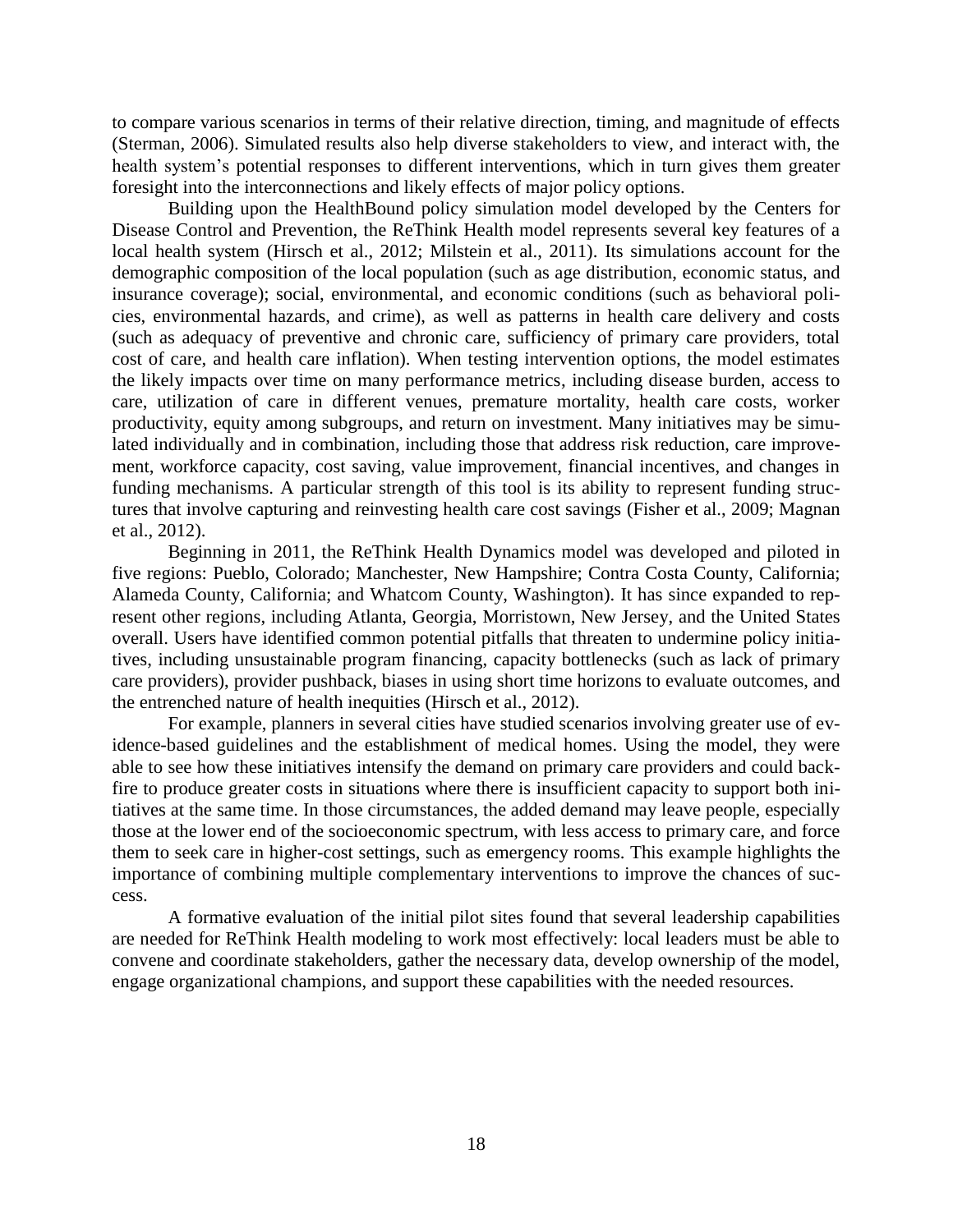#### *Key Lessons Learned:*

- Simulation modeling can improve the success of pilot initiatives by uncovering unanticipated consequences and potential constraints.
- Local leadership, culture, stewardship, and organized action are vital to successfully implement high-leverage policies.
- All interventions have trade-offs; therefore, a suite of complementary strategies is often needed to sustain significant impacts over time.

#### **Case Study 9: Community Care of North Carolina**

Community Care of North Carolina (CCNC) is a statewide medical home and care management program designed to improve quality while lowering costs for the North Carolina Medicaid program. It currently provides a medical home to 1.1 million individuals in all 100 North Carolina counties; it further offers resources to 4,500 participating primary care providers to help them care for their Medicaid patients. These resources include partnerships with local community providers like health systems, hospitals, and health departments, and memberships in regional community care networks across the state. The regional networks provide care management support through local care managers, pharmacists, psychiatrists, and medical directors to improve local health care delivery (CCNC, 2012).

After the state has identified priorities, common core metrics are selected to track progress on those priorities, such as appropriate pharmacological therapy for asthmatics and blood pressure control for those with cardiovascular or ischemic vascular disease (CCNC, 2013). Community care networks have flexibility in how they proceed with their quality-improvement efforts but measure their performance in a consistent way to enable comparative performance monitoring against their peers. Those networks that are outperforming their peers then voluntarily share best-practice solutions so that effective interventions can be spread to other networks. At the same time, CCNC's Informatics Center sends the networks real-time data on hospitalizations, emergency room visits, and provider referrals, along with claims-based data on cost, utilization, and information on a provider's panel of patients (e.g., the conditions they have and the medications they take).

As a result of these efforts, CCNC has improved quality and cost for the Medicaid program. CCNC performs in the top 10 percent on common measures for diabetes, asthma, and heart disease compared with commercial managed care, as defined by Healthcare Effectiveness Data and Information Set measures. At the same time, an estimated \$700 million in savings has been achieved by CCNC for the state Medicaid program since 2006 (CCNC, 2012). CCNC is now attempting to scale up their program by expanding beyond the Medicaid population to demonstrate whether the model can produce similar results in the Medicare population and in the commercially insured population.

### *Key Lessons Learned:*

- Clear goals with flexibility on means can promote innovation and help to identify best practices.
- A set of common, consistently defined performance measures can improve understanding of the goals of the initiative, demonstrate progress toward its aims, and build provider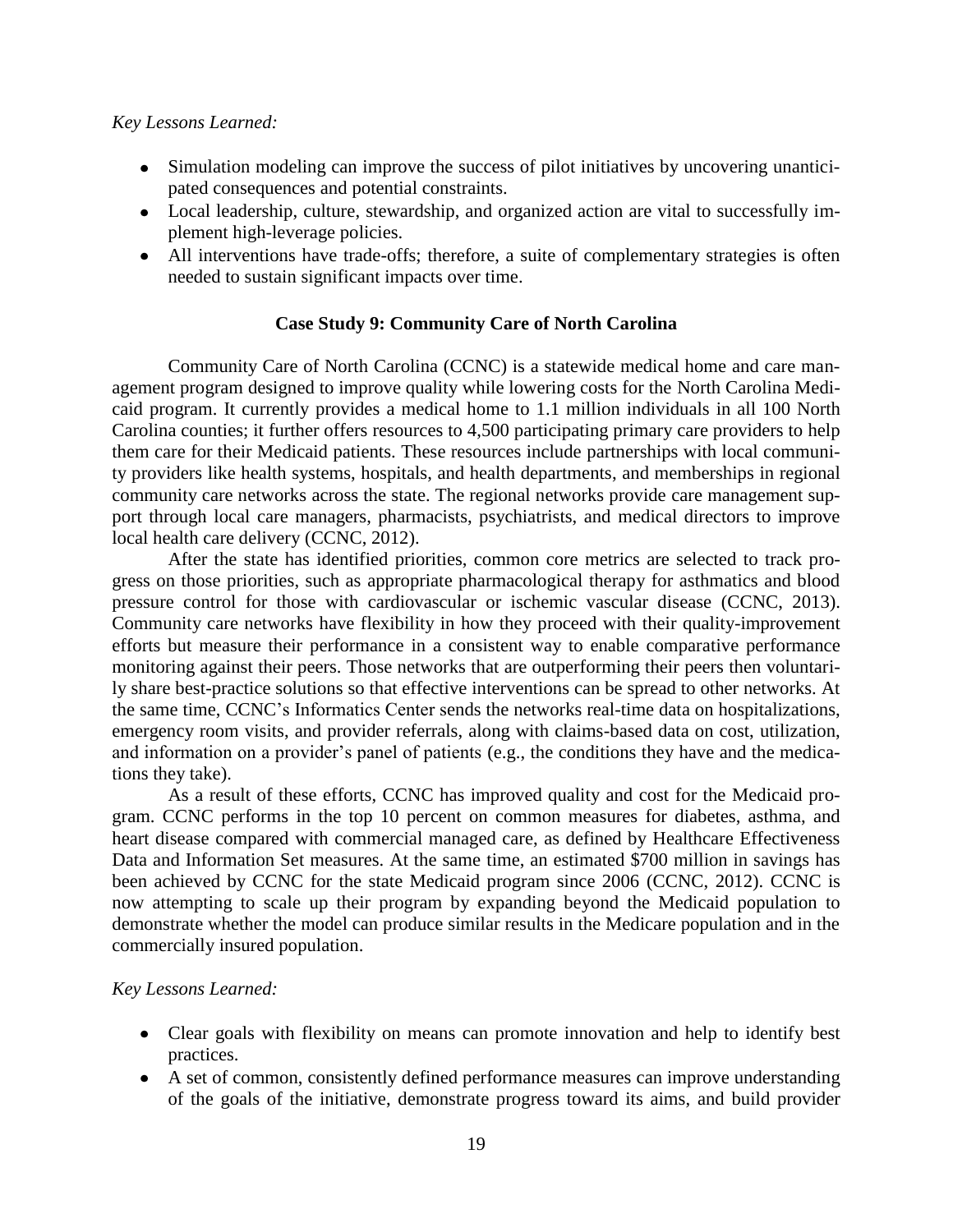confidence in the reliability and validity of comparative performance information. The use of consistently defined measures also enables rapid-cycle accurate comparisons to quickly identify top-performing interventions that are candidates for widespread dissemination.

- Building in feedback loops that allow health care professionals to learn about their performance relative to their peers and to share best practices is an effective way to improve quality and spread promising interventions.
- Pilots need to be supported with timely, user-friendly data feeds to continuously monitor their performance and be given the flexibility to change their course to improve. The traditional use of post-hoc evaluations at the conclusion of a project is not sufficient.
- Multipayer efforts are critical for demonstrating the ability for any intervention to produce system-wide improvements in cost and quality.

#### **SUMMARY**

These case studies underscore the range of challenges currently facing pilot projects. The evidence produced by pilot projects often does not provide the information that decision makers need; the process can be slow; and pilots too rarely result in transformative change throughout the system. Yet, these cases are also a source of optimism that such challenges can be overcome. Several sites have successfully experimented with new models of evaluation that show how an intervention functions in a variety of real-world environments; other sites have developed new methods for scaling up and spreading successful initiatives; still others have demonstrated strategies for minimizing logistical and regulatory hurdles. Further progress will depend on embedding these concepts in the pilot project framework of public and private payers, regulators, delivery organizations, and other groups so that these become the norm, not the exception. Achieving this goal provides an important tool for tackling the key national health care challenges of cost, quality, and innovation—in short, for creating a health care system that learns.

#### **REFERENCES**

- Alexander, J. A., and L. R. Hearld. 2009. What can we learn from quality improvement research? A critical review of research methods. *Medical Care Research and Review* 66(3): 235-271.
- Allen, H., K. Baicker, A. Finkelstein, S. Taubman, B. J. Wright, and Oregon Health Study Group. 2010. What the Oregon Health Study can tell us about expanding Medicaid. *Health Affairs (Millwood)* 29(8):1498-1506.
- Baicker, K., and A. Finkelstein. 2011. The effects of Medicaid coverage—learning from the Oregon experiment. *New England Journal of Medicine* 365(8):683-685.
- Berwick, D. M. 2008. The science of improvement. *JAMA* 299(10):1182-1184.
- CCNC (Community Care of North Carolina). 2012. *Community Care of North Carolina: 2012 overview*. https://www.communitycarenc.org/media/related-downloads/overview-of-ccnc.pptx (accessed February 15, 2013).

———. 2103. *Performance measures: Metrics to stimulate quality improvement.*

https://www.communitycarenc.org/quality-improvement/performance-measures (accessed February 15, 2013).

Clark, S. L., D. R. Frye, J. A. Meyers, M. A. Belfort, G. A. Dildy, S. Kofford, J. Englebright, and J. A. Perlin. 2010. Reduction in elective delivery at <39 weeks of gestation: Comparative effectiveness of 3 approaches to change and the impact on neonatal intensive care admission and stillbirth. *American Journal of Obstetrics & Gynecology* 203(5):449e441-446.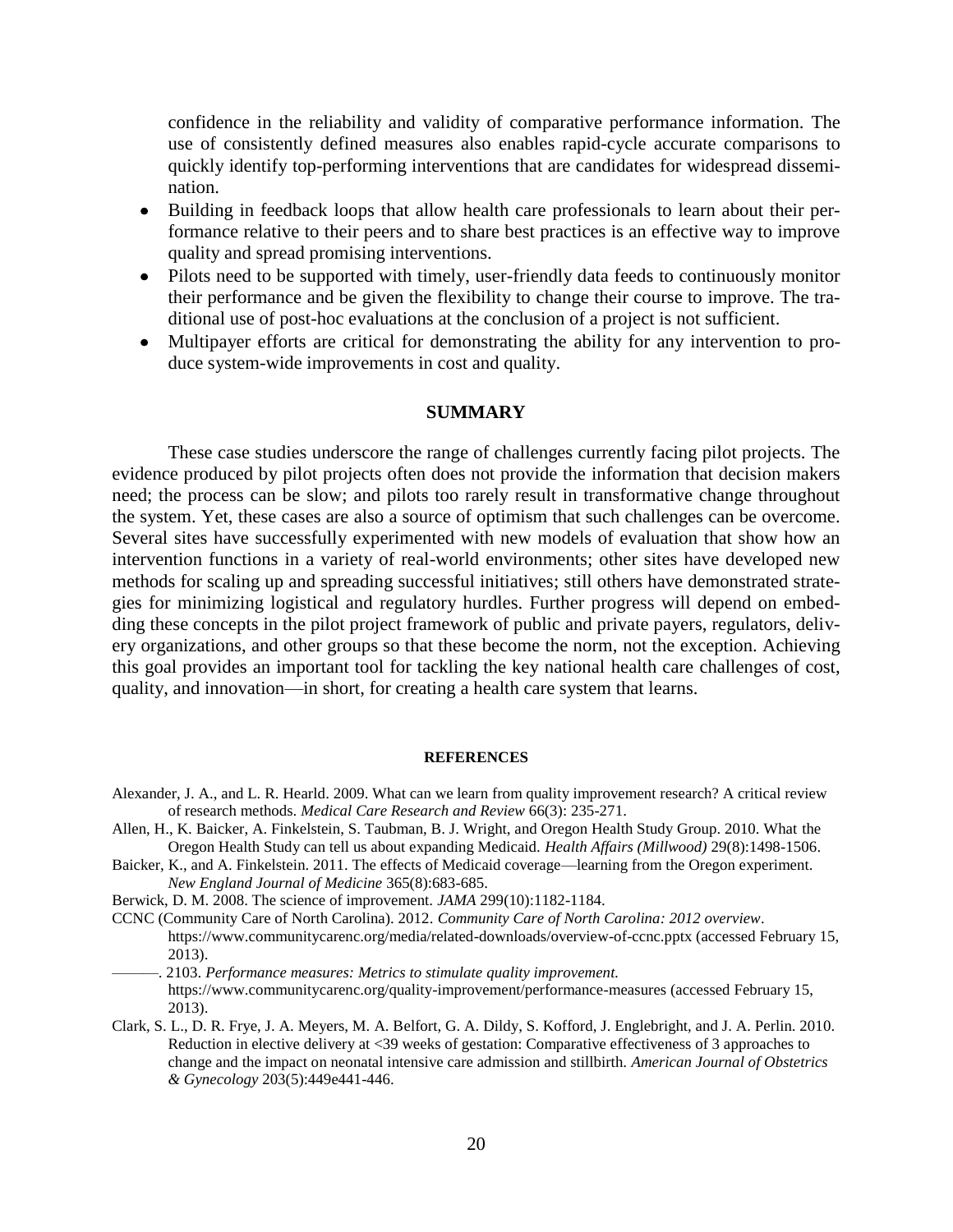- Clark, S. L., D. D. Miller, M. A. Belfort, G. A. Dildy, D. K. Frye, and J. A. Meyers. 2009. Neonatal and maternal outcomes associated with elective term delivery. *American Journal of Obstetrics & Gynecology* 200(2):15e151-154.
- Classen, D. C., R. Resar, F. Griffin, F. Federico, T. Frankel, N. Kimmel, J. C. Whittington, A. Frankel, A. Seger, and B. C. James. 2011. "Global trigger tool" shows that adverse events in hospitals may be ten times greater than previously measured. *Health Affairs* 30(4):581-589.
- Coburn, C. E. 2003. Rethinking scale: Moving beyond numbers to deep and lasting change. *Educational Researcher* 32(6):3-12.
- Crabtree, B. F., S. M. Chase, C. G. Wise, G. D. Schiff, L. A. Schmidt, J. R. Goyzueta, R. A. Malouin, S. M. Payne, M. T. Quinn, P. A. Nutting, W. L. Miller, and C. R. Jaen. 2011. Evaluation of patient centered medical home practice transformation initiatives. *Medical Care* 49(1):10-16.
- Creswell, J. W., A. C. Klassen, V. L. P. Clark, and K. C. Smith. 2011. *Best practices for mixed methods research in the health sciences*. http://obssr.od.nih.gov/mixed\_methods\_research (accessed October 30, 2012).
- Curran, G. M., M. Bauer, B. Mittman, J. M. Pyne, and C. Stetler. 2012. Effectiveness-implementation hybrid designs: Combining elements of clinical effectiveness and implementation research to enhance public health impact. *Medical Care* 50(3):217-226.
- Fairall, L., M. O. Bachmann, C. Lombard, V. Timmerman, K. Uebel, M. Zwarenstein, A. Boulle, D. Georgeu, C. J. Colvin, S. Lewin, G. Faris, R. Cornick, B. Draper, M. Tshabalala, E. Kotze, C. van Vuuren, D. Steyn, R. Chapman, and E. Bateman. 2012. Task shifting of antiretroviral treatment from doctors to primary-care nurses in South Africa (STRETCH): A pragmatic, parallel, cluster-randomised trial. *Lancet* 380(9845):889- 898.
- Finkelstein, A., S. Taubman, B. Wright, M. Bernstein, J. Gruber, J. P. Newhouse, H. Allen, and K. Baicker. 2011. *The Oregon health insurance experiment: Evidence from the first year.* Cambridge, MA: National Bureau of Economic Research.
- Fisher, E. S., M. B. McClellan, J. Bertko, S. M. Lieberman, J. J. Lee, J. L. Lewis, and J. S. Skinner. 2009. Fostering accountable health care: Moving forward in Medicare. *Health Affairs (Millwood)* 28(2):w219-w231.
- Georgeu, D., C. J. Colvin, S. Lewin, L. Fairall, M. O. Bachmann, K. Uebel, M. Zwarenstein, B. Draper, and E. D. Bateman. 2012. Implementing nurse-initiated and managed antiretroviral treatment (NIMART) in South Africa: A qualitative process evaluation of the stretch trial. *Implementation Science* 7:66.
- Glasgow, R. E., D. J. Magid, A. Beck, D. Ritzwoller, and P. A. Estabrooks. 2005. Practical clinical trials for translating research to practice: Design and measurement recommendations. *Medical Care* 43(6):551-557.
- Gold, M., D. Helms, and S. Guterman. 2011. Identifying, monitoring, and assessing promising innovations: Using evaluation to support rapid-cycle change. *Issue Brief (Commonwealth Fund)* 12:1-12.
- Greenhalgh, T., G. Robert, F. Macfarlane, P. Bate, and O. Kyriakidou. 2004. Diffusion of innovations in service organizations: Systematic review and recommendations. *Milbank Quarterly* 82(4):581-629.
- HHS (U.S. Department of Health and Human Services). 2010. *Adverse events in hospitals: National incidence among medicare beneficiaries*. Washington, DC: HHS, Office of Inspector General.
- Hirsch, G., J. Homer, B. Milstein, L. Scherrer, C. Ingersoll, L. Landy, J. Sterman, and E. Fisher. 2012. *ReThink Health Dynamics: Understanding and influencing local health system change.* Paper read at 30th International Conference of the System Dynamics Society, St. Gallen, Switzerland.
- IOM (Institute of Medicine). 1999. *To err is human: Building a safer health system*. Washington, DC: National Academy Press.
- ———. 2002. *Unequal treatment: Confronting racial and ethnic disparities in health care*. Washington, DC: The National Academies Press.
- ———. 2012. *Best care at lower cost: The path to continuously learning health care in america*. Washington, DC: The National Academies Press.
- Landrigan, C. P., G. J. Parry, C. B. Bones, A. D. Hackbarth, D. A. Goldmann, and P. J. Sharek. 2010. Temporal trends in rates of patient harm resulting from medical care. *New England Journal of Medicine* 363(22):2124-2134.
- Magnan, S., E. Fisher, D. Kindig, G. Isham, D. Wood, M. Eustis, C. Backstrom, and S. Leitz. 2012. Achieving accountability for health and health care. *Minnesota Medicine* 95(11):37-39.
- Martin, A. B., D. Lassman, B. Washington, and A. Catlin. 2012. Growth in US health spending remained slow in 2010; health share of gross domestic product was unchanged from 2009. *Health Affairs (Millwood)* 31(1):208-219.
- McCannon, C., M. Schall, and R. Perla. 2008. *Planning for scale: A guide for designing large-scale improvement initiatives.* Cambridge, MA: Institute for Healthcare Improvement.